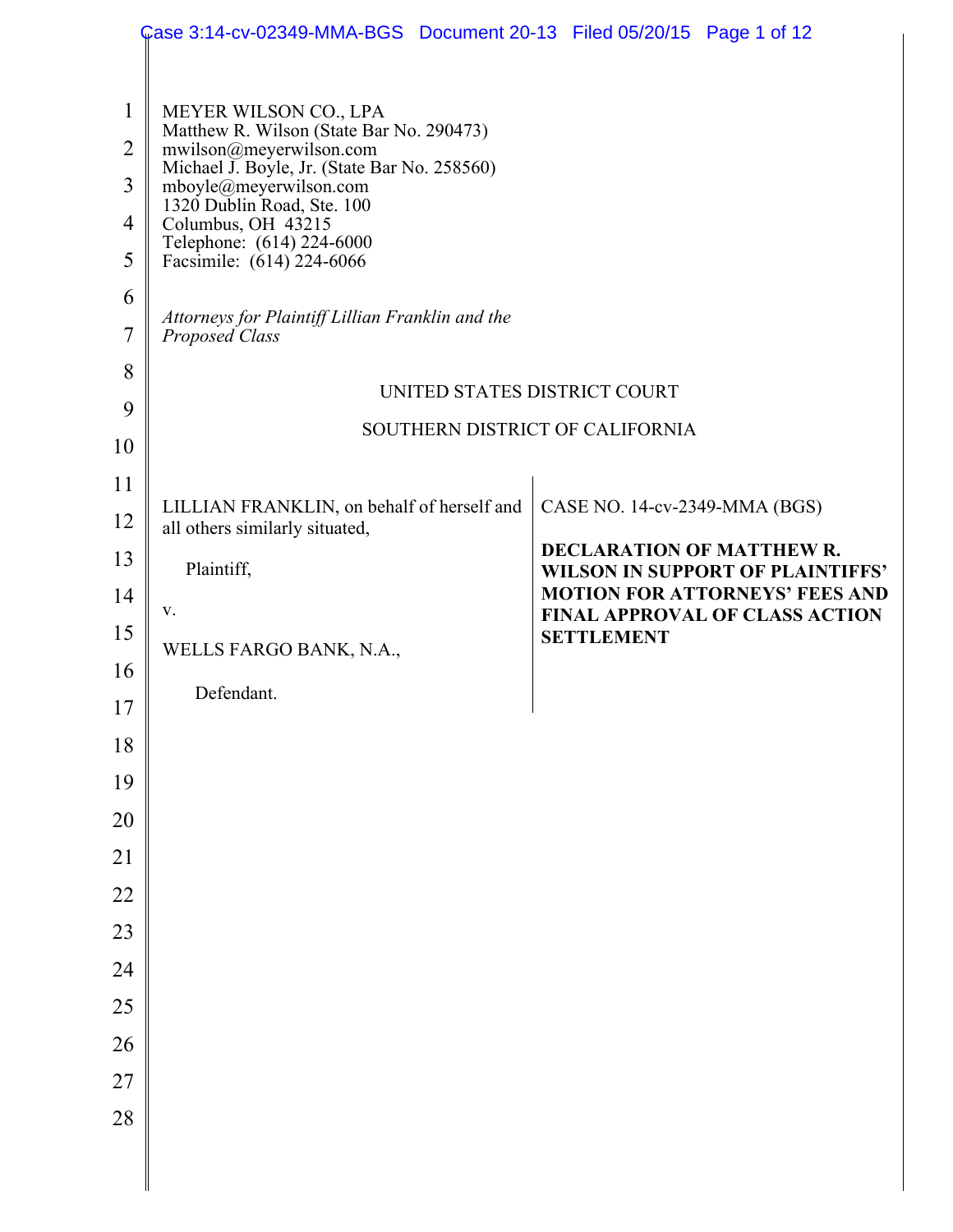I, MATTHEW R. WILSON, declare as follows:

2 3 4 5 6 7 8 I am a principal attorney with the AV-rated law firm Meyer Wilson Co., LPA ("Meyer Wilson"), one of the counsel of record for Plaintiff. I am a member in good standing of the bars of the States of California and Ohio. I respectfully submit this declaration in support of Plaintiff's Motion for Attorneys' Fees and Costs and Service Awards to the Named Plaintiff, and in support of Final Approval of the Settlement. Except as otherwise noted, I have personal knowledge of the facts set forth in this declaration, and could testify competently to them if called upon to do so.

9

1

#### **Background and Experience**

10 11 12 13 14 15 16 1. Meyer Wilson is a plaintiffs' law firm with its primary office in Columbus, Ohio. With co-counsel, Meyer Wilson handles cases across the county. In addition to its practice on behalf of individual and institutional investors in arbitrations before the Financial Industry Regulatory Authority ("FINRA"), Meyer Wilson has a robust complex litigation and class action practice involving consumer, employment, financial, and securities matters. Attached hereto as **Exhibit A** is a true and correct copy of Meyer Wilson's current firm resume, showing a substantial portion of the firm's experience in complex and class action litigation.

17 18 19 20 21 22 23 24 25 26 27 2. I graduated from Denison University, *magna cum laude*, in Philosophy in 1997, before graduating from the University of Virginia School of Law in 2000. I came to Meyer Wilson (then called Meyer & Associates Co., LPA) in 2006 as an associate and was promoted to named principal of the firm in 2012. Prior to coming to Meyer Wilson, I worked as an attorney at Jones Day in its Columbus office, where I defended class actions and litigated other complex civil cases. I have been the chair of the Class Action Committee of the Central Ohio Association for Justice for the past eight years. I was recognized this year and for the last several years as an Ohio Super Lawyer Rising Star. I am also a member of the Class Action Preservation Project with Public Justice. In addition to the California and Ohio state bars, I am also admitted to the Ninth, Seventh, and Sixth Circuit Courts of Appeals; to the Central, Eastern, Northern, and Southern Districts of California; the Northern and Southern Districts of Ohio; the Central and

28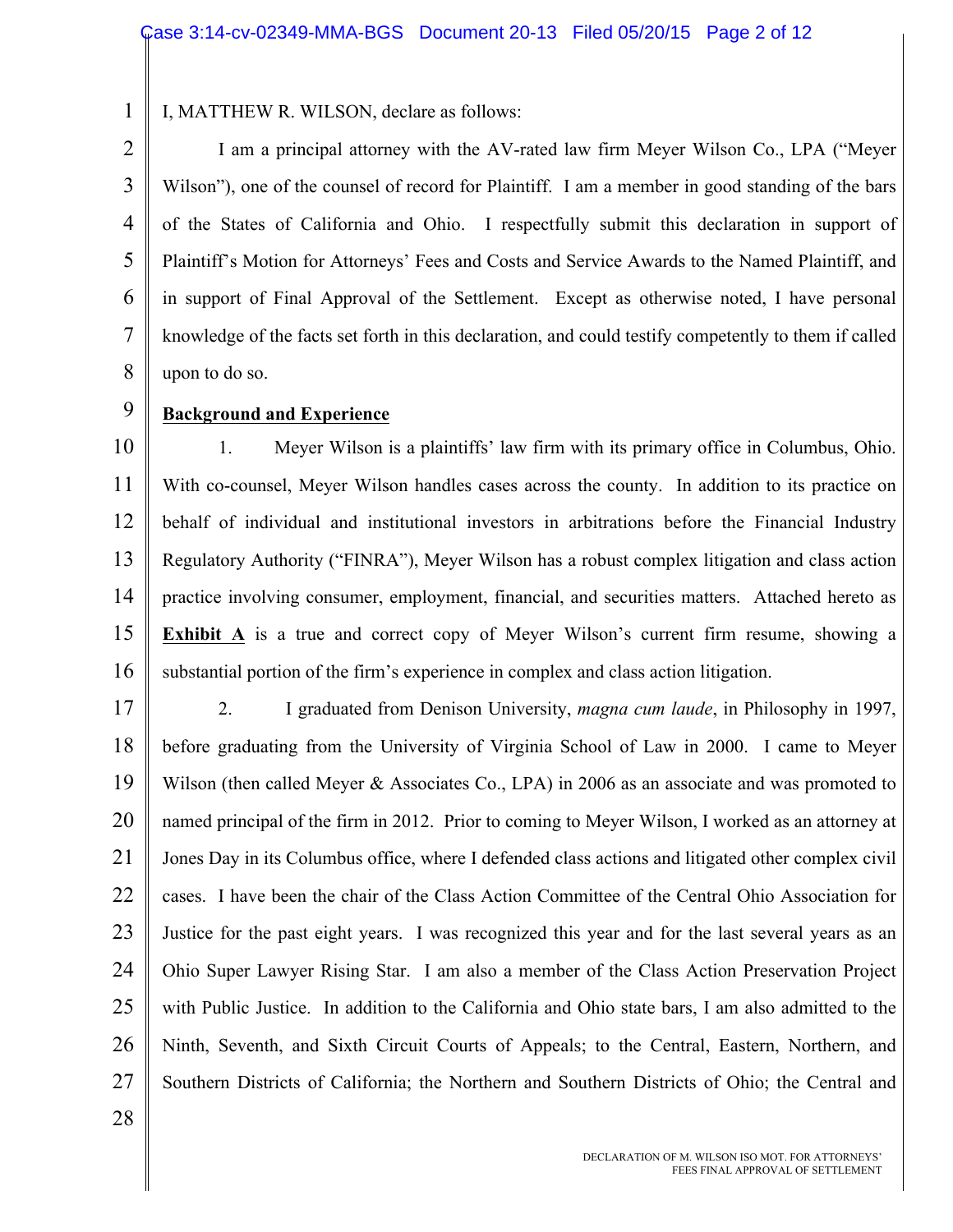#### Case 3:14-cv-02349-MMA-BGS Document 20-13 Filed 05/20/15 Page 3 of 12

1 2 Northern Districts of Illinois; and the Eastern and Western Districts of Wisconsin. As set forth below, I have significant experience in litigating consumer class actions.

3 4 5 6 7 3. I and others at the Meyer Wilson firm have been in the vanguard of the litigation of class action lawsuits under the Telephone Consumer Protection Act. Cases in which I have played a lead or active role include several large TCPA class settlements, as well as a number of other still-pending cases that involve some of the largest banking and financial institutions in the world:

| 8 <sup>1</sup> | <i>Bayat v. Bank of the West</i> , Case $3:13$ -cv-02376-EMC (N.D. Cal.) |
|----------------|--------------------------------------------------------------------------|
| 9 <sup>1</sup> | (nationwide class settlement of \$3.35 million approved in April 2015);  |

10

11

12

13

14

15

16

17

18

19

20

21

22

23

24

25

26

27

28

- b. *Connor v. JPMorgan Chase Bank*, Case No. 10 CV 1284 DMS BGS (S.D. Cal. Mar. 12, 2012) (nationwide class settlement of \$11.67 million; final approval granted in early 2015);
- c. *In Re: Capital One Telephone Consumer Protection Act Litigation*, MDL No. 2416 (N.D. Ill.) (nationwide settlement of more than \$75.5 million, which is the largest TCPA class settlement in history; final approval granted February 2015; appeal pending);
	- d. *Mills v. HSBC Bank Nevada, N.A*., Case No. 3:12-cv-04010-SI (N.D. Cal.) (nationwide settlement of over \$39.9 million; final approval granted February 2015);
- e. *Wannemacher v. Carrington Mortgage Services LLC*, Case No. 8:12-cv-02016-FMO-AN (C.D. Cal.) (nationwide settlement of \$1.03 million common fund; final approval granted in December 2014);
	- f. *Steinfeld v. Discover Financial Services, et al*., Case No. 3:12-cv-01118- JSW (N.D. Cal.) (nationwide settlement of \$8.7 million common fund; final approval granted in 2014);
- g *Rose v. Bank of America*, Case No. 5:11-cv-02390 (N.D.Cal.) (nationwide settlement of \$32 million common fund, at the time the largest TCPA class settlement; final approval granted in September 2014);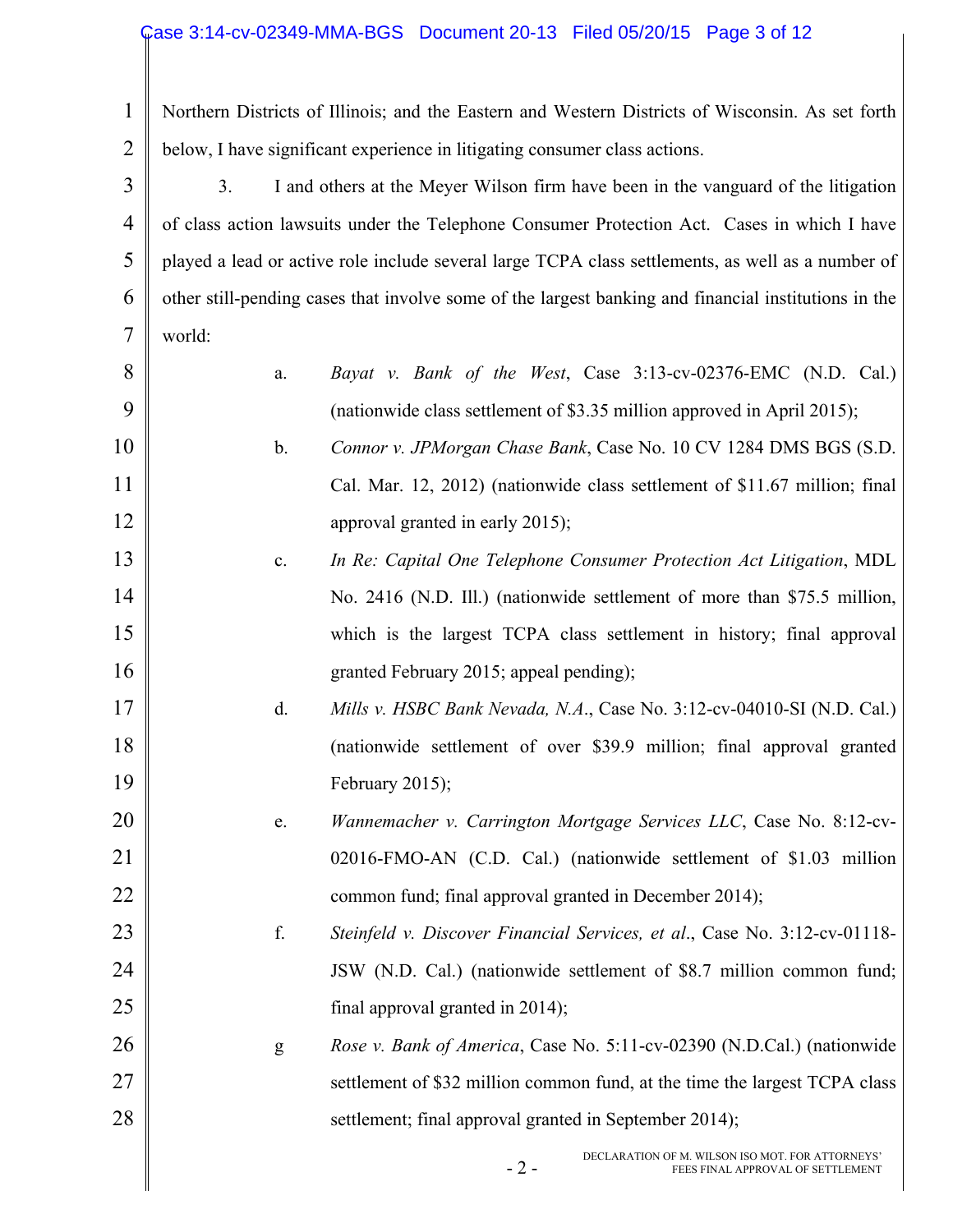|                | Case 3:14-cv-02349-MMA-BGS Document 20-13 Filed 05/20/15 Page 4 of 12                          |
|----------------|------------------------------------------------------------------------------------------------|
|                |                                                                                                |
| $\mathbf{1}$   | Arthur, et al. v. Sallie Mae, Inc., No. C10-0198 JLR (W.D. Wash.)<br>h.                        |
| $\overline{2}$ | (nationwide class settlement of \$24.15 million; at the time the largest                       |
| 3              | TCPA class settlement; final approval granted in 2012);                                        |
| $\overline{4}$ | i.<br>Brown v. Directv LLC, et al., Case No. 2:13-cv-01170-DMG-E (C.D. Cal.);                  |
| 5              | Ossola v. American Express Company, Case No. 1:13-cv-08436 (N.D. Ill.);<br>j.                  |
| 6              | Balschmiter v. TD Auto Finance, LLC, Case No. 2:13-cv-01186 (E.D.<br>k.                        |
| 7              | $Wisc.$ );                                                                                     |
| 8              | $\mathbf{l}$ .<br>Smith v. State Farm Mutual Auto. Ins. Co., Case No. 13-cv-02018 (N.D.        |
| 9              | $III.$ );                                                                                      |
| 10             | Wolf v. Lyft, Inc., Case No. 4:15-cv-01441 (N.D. Cal.).<br>m.                                  |
| 11             | Meyer Wilson's experience in these cases, and my experience in particular, has<br>4.           |
| 12             | provided me with expertise in the legal, factual, management, settlement, notice, and          |
| 13             | administration issues that characterize these types of class actions.                          |
| 14             | I also have significant experience in the litigation, trial and settlement of class<br>5.      |
| 15             | actions involving complex economic injury and product defects, false advertising, and breaches |
| 16             | of medical data privacy. Cases in which I have served as Class Counsel in such actions and in  |
| 17             | which I played a lead or active role include:                                                  |
| 18             | Yarger, et al. v. ING Bank FSB, Case No. 1:11-cv-00154-LPS (D. Del.)<br>a.                     |
| 19             | (Co-Lead Class Counsel in nationwide case alleging misrepresentations                          |
| 20             | related to marketing of mortgage note modifications; nationwide settlement                     |
| 21             | of over \$20 million cash relief approved October 2014.)                                       |
| 22             | $\mathbf b$ .<br>Struck, et al. v. PNC Bank, N.A., Case No.2:11-cv-982 (S.D. Ohio) (Co-        |
| 23             | Lead Class Counsel in class and collective action involving alleged                            |
| 24             | misclassification of mortgage loan officers; nationwide settlement of \$7                      |
| 25             | million cash approved May 2014.)                                                               |
| 26             | Lazebnik v. Apple, Inc., Case No. 5:13-cv-04145-EJD (N.D. Cal.) (Co-<br>c.                     |
| 27             | Lead Class Counsel in nationwide class action alleging fraudulent                              |
| 28             | marketing of a "season pass" of the television show <i>Breaking Bad</i> on                     |
|                | DECLARATION OF M. WILSON ISO MOT. FOR ATTORNEYS'<br>$-3-$<br>FEES FINAL APPROVAL OF SETTLEMENT |
|                |                                                                                                |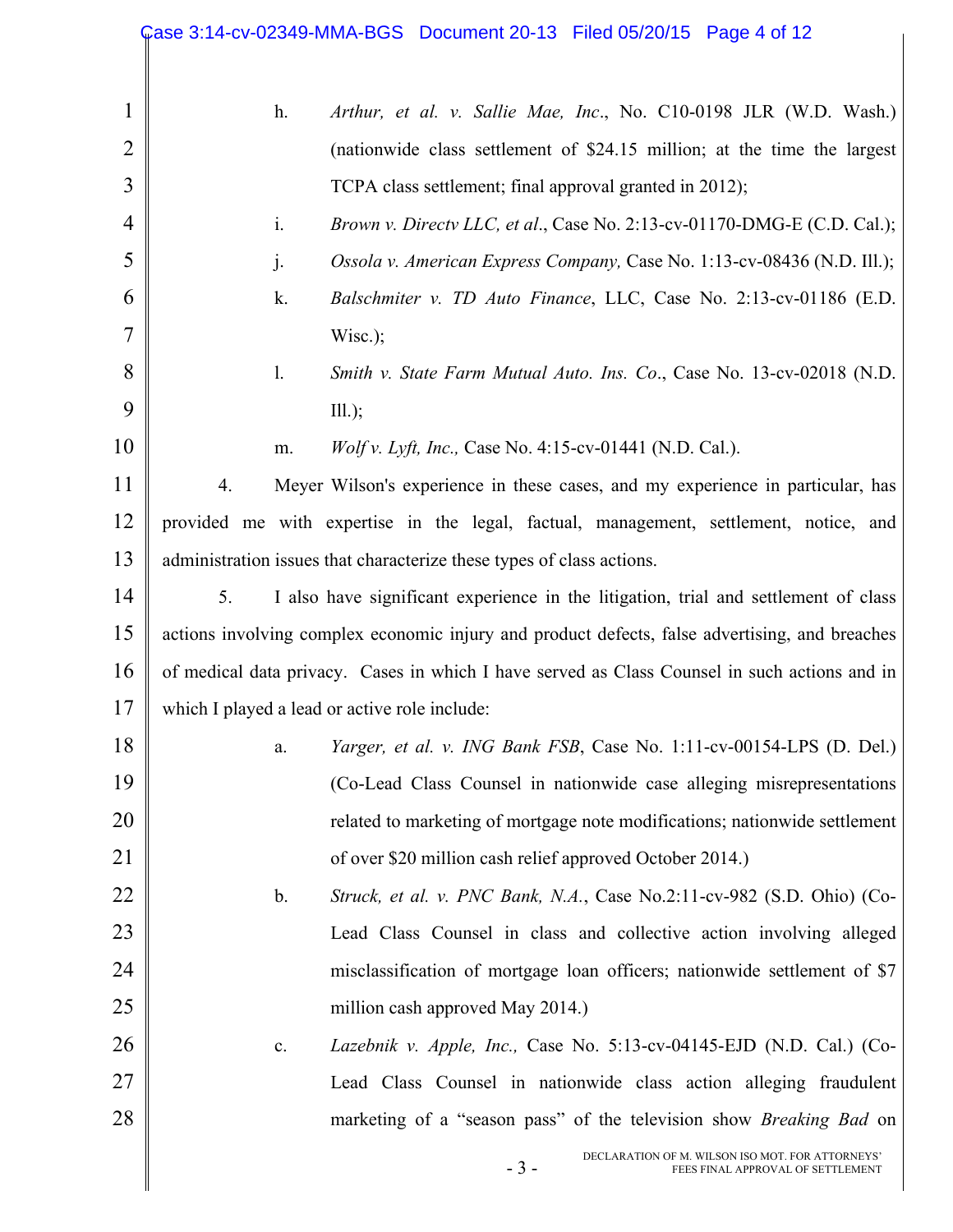$\parallel$ 

|    | Apple's iTunes service. In response to the lawsuit, Apple provided a full         |
|----|-----------------------------------------------------------------------------------|
|    | credit to the entire proposed class; settlement reached in October 2014.)         |
| c. | Smith v. Regents of the University of California, Case No. RG08-410004            |
|    | (Alameda County, California, Superior Court) (Co-Lead Counsel in                  |
|    | California statewide action alleging breaches of medical data privacy. The        |
|    | class was certified on July 9, 2009, and the case settled in late 2011.)          |
| d. | Mack v. hh gregg, Inc., et al., Case No. 1:08-cv-664 (S.D. Ind.) (Co-Lead         |
|    | Counsel in putative class action involving alleged incorrect installation of      |
|    | dryers. Nationwide class settlement was granted final court approval on           |
|    | March 18, 2011.)                                                                  |
| e. | Kaiser-Flores v. Lowe's Home Centers, Inc., Case No. 5:08-CV-00045                |
|    | (W.D. North Carolina) (Co-Lead Counsel in putative class action involving         |
|    | alleged incorrect installation of dryers.<br>Nationwide class settlement,         |
|    | including cash relief for class members, was granted final court approval         |
|    | on December 15, 2010.)                                                            |
| f. | Sanbrook v. Office Depot, Inc. Case No. 07CV096374 (N.D. Cal.) (Co-               |
|    | Lead Class Counsel in California statewide class action involving                 |
|    | misleading service plan terms and other related issues. After the Court           |
|    | certified a litigation class, the case settled for cash relief for class members, |
|    | and was granted final approval by the Court on November 23, 2010.)                |
| g. | <i>Frankle v. Best Buy Stores, L.P.</i> , Case No. 08-5501 (D. Minn.) (Co-Lead    |
|    | Counsel in putative class action involving alleged incorrect installation of      |
|    | dryers. Nationwide class settlement was granted final court approval on           |
|    | November 9, 2010.)                                                                |
| h. | Stout v. Jeld Wen, Inc. Case No. 1:08-CV-652 (N.D. Ohio) (Lead Class              |
|    | Counsel in putative nationwide class action alleging defective windows.           |
|    | The court granted final approval to the nationwide settlement on August 8,        |
|    | $2010.$ )                                                                         |
|    |                                                                                   |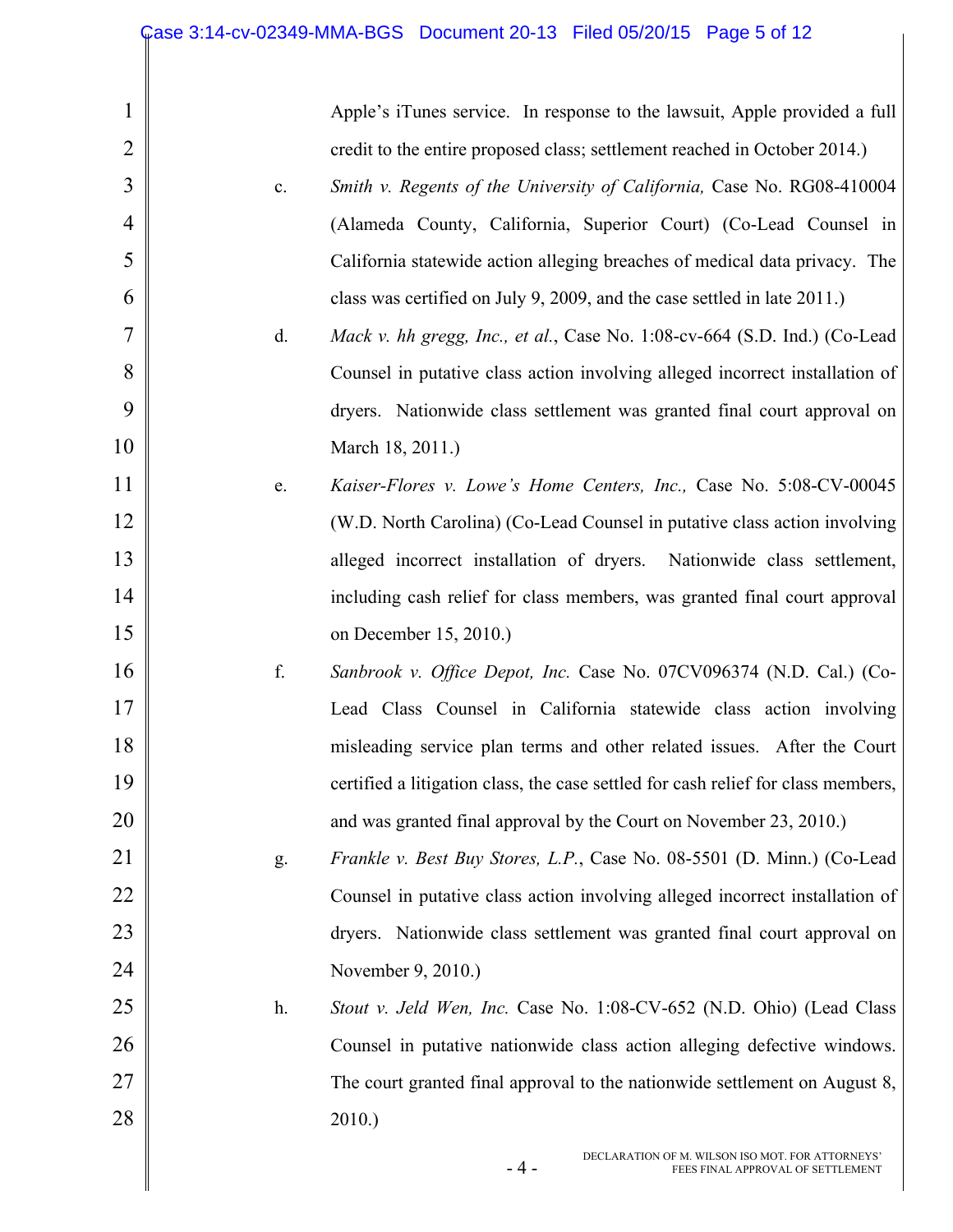|  | Fulford v. Logitech, Inc., Case No. 08-cv-02041 (N.D. Cal.) (Co-Lead       |
|--|----------------------------------------------------------------------------|
|  | Class Counsel in class action alleging deceptive advertising of a consumer |
|  | product. The nationwide class action settlement was granted final Court    |
|  | approval on March $5, 2010$ .)                                             |

- j. *Schweinfurth, et al. v. Motorola, Inc.* Case No. 1:05-CV-0024 (N.D. Ohio) (Co-Lead Class Counsel in nationwide class action alleging defective cellular phones, resulting in nationwide settlement with cash relief for class members, approved by the court on January 25, 2010.)
- k. *Steele v. Pergo, Inc.* Case No. CV07-1493 (D. Oregon) (Lead Class Counsel in class action alleging defective laminate flooring. The nationwide settlement was granted final court approval in July, 2009.)
- l. *Jenkins v. Hyundai Motor Finance Co.*, Case No. 2:04-cv-00720 (S.D. Ohio) (Appointed Co-Lead Class Counsel in a class action alleging defective notices in connection with the repossession and subsequent disposition of vehicles. The case settled after the court certified a litigation class, and final approval was granted by the court in July, 2009.)
- 17 **Qualifications of Other Meyer Wilson Attorneys**
- 18

1

2

3

4

5

6

7

8

9

10

11

12

13

14

15

16

6. Other Meyer Wilson attorneys include the following:

19 20 21 22 23 24 25 26 a. Daniel Freytag was formerly Of Counsel at Meyer Wilson, who departed the firm in early 2015. Mr. Freytag graduated *magna cum laude* from Wittenberg University and *summa cum laude* from the Moritz College of Law at The Ohio State University. He has practiced as a trial lawyer for more than thirty-four years, representing hundreds of large corporations, small businesses, and individuals in a wide variety of cases including much complex litigation. Mr. Freytag has personally examined or cross-examined more than 1000 lay witnesses and more than 150 expert witnesses (including nationally recognized experts); conducted jury and bench trials; and handled appeals.

27 28 b. Michael J. Boyle, Jr. is an associate attorney at Meyer Wilson. Mr. Boyle graduated *cum laude* from the University of Pennsylvania School of Law in 2008. Mr. Boyle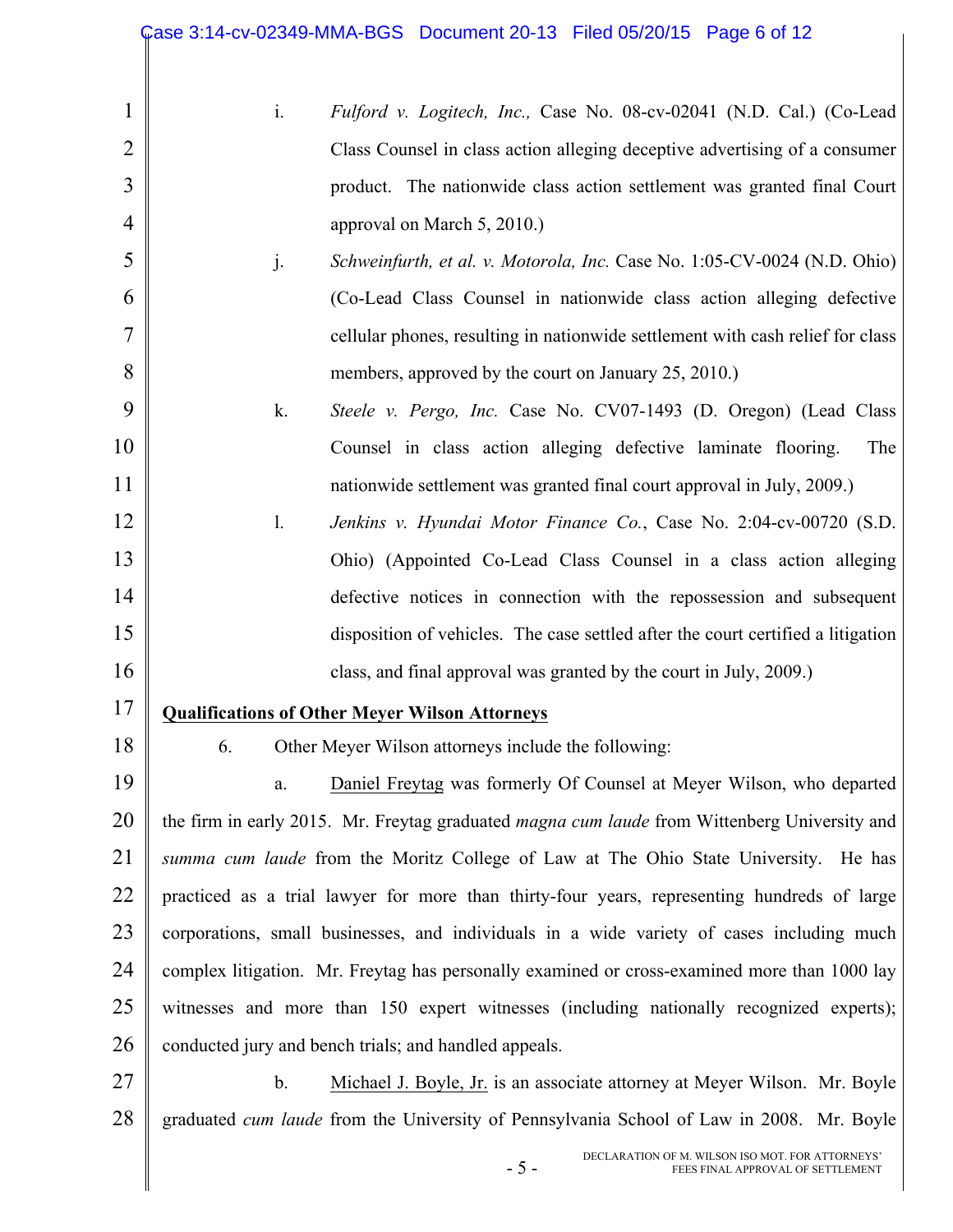#### Case 3:14-cv-02349-MMA-BGS Document 20-13 Filed 05/20/15 Page 7 of 12

1 2 3 4 5 6 7 8 clerked for the Honorable R. Guy Cole, Jr., of the United States Court of Appeals for the Sixth Circuit and worked at the international law firm Covington & Burling, LLP, prior to coming to work at Meyer Wilson in early 2013. Since coming to the firm, Mr. Boyle has worked primarily with me on our firm's TCPA class action cases. In 2014, Mr. Boyle was recognized as an Ohio Super Lawyer Rising Star. Mr. Boyle is admitted to and in good standing in the bars of California and Ohio, as well as the Ninth, Seventh, and Sixth Circuit Courts of Appeals, the Northern, Eastern, Central, and Southern Districts of California, the Southern District of Ohio, the Central District of Illinois, and the Eastern and Western Districts of Wisconsin.

9 10 11 12 c. Bridget Wasson was formerly an associate attorney at Meyer Wilson who departed the firm in January 2013. Ms. Wasson graduated from Capital University Law School in 2008. She had worked with me on our class action cases exclusively during her approximately three-year tenure at Meyer Wilson, including several TCPA class actions.

13 14 15 16 17 18 d. Courtney Yeager is an associate attorney at Meyer Wilson. Ms. Yeager joined Meyer Wilson as a law clerk in 2010. She graduated *magna cum laude* from Capital Law School in 2012. Prior to joining Meyer Wilson, Ms. Yeager interned at the Franklin County Municipal Court under the Honorable Anne Taylor, the Federal Public Defender's Office for the Southern District of Ohio, the Ohio State University Office of Legal Affairs, and the Parliament of Canada.

19

20

21

22

23

24

25

26

27

28

DECLARATION OF M. WILSON ISO MOT. FOR ATTORNEYS' - 6 - FEES FINAL APPROVAL OF SETTLEMENT FEES FINAL APPROVAL OF SETTLEMENT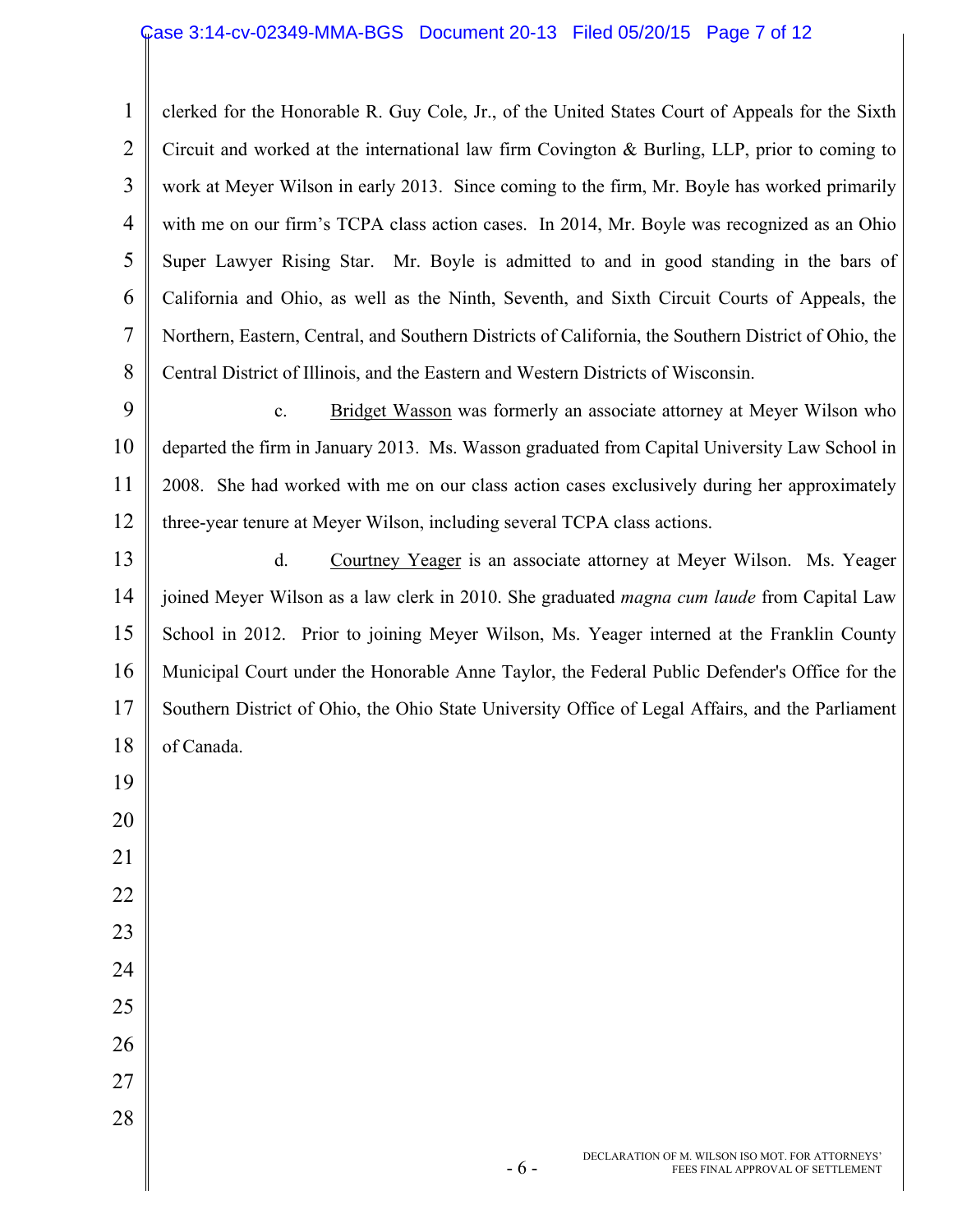#### Case 3:14-cv-02349-MMA-BGS Document 20-13 Filed 05/20/15 Page 8 of 12

#### **Prior Actions Against Wells Fargo**

2 3 4 5 6 7 8 9 7. Meyer Wilson, in collaboration with our co-counsel, has been in active litigation against Wells Fargo with regard to the TCPA since 2012. In particular, besides this *Franklin* case, Meyer Wilson has been counsel of record in two other cases against Wells Fargo: (1) *Martin v. Wells Fargo Bank, N.A.*, Case No. 3:12-cv-06030-SI (N.D. Cal.), and (2) *Heinrichs v. Wells Fargo Bank N.A.*, Case No. 3:13-cv-05434-WHA (N.D. Cal.). It is my belief that, absent Meyer Wilson's and our co-counsel's litigation of the *Martin* and *Heinrichs* cases, the current settlement with Wells Fargo would have been much less likely, particularly a settlement as large as this one so early in the litigation.

10 11 12 13 14 8. In an effort not to burden the Court with unnecessary repetition, I do not separately recount the *Martin* and *Heinrichs* cases here. I note only that, as his co-counsel in them, I concur completely with Daniel M. Hutchinson's description and commentary regarding those cases, found in paragraphs 21 through 46 of his declaration, which has been filed simultaneously herewith.

15

1

#### **The** *Franklin* **Case**

16 17 9. Soon after the dismissal of the *Heinrichs* case, counsel for Plaintiff Franklin sued Wells Fargo in the present case, building on the efforts in *Martin* and *Heinrichs*.

18 19 20 21 22 23 24 10. The monetary relief in this Settlement (\$13,859,103.80 common fund for 4,076,207 Class Members) compares favorably with similar TCPA class actions where large portions of the class may be subject to arbitration agreements. For example, the class settlement in *Steinfeld* (in which Meyer Wilson was co-lead counsel, *see* Paragraph 3(b), *supra*) included an \$8.7 million common fund for approximately 9,088,000 persons holding accounts with Discover, many or all of whom were potentially subject to an arbitration clause, much like the class members here.

25 26 27 28 11. In my view, the higher *pro rata* monetary relief for class members here is attributable in large part to the victory on the motion to compel arbitration in the *Martin* case. In my judgment and experience, this created conditions that facilitated the settlement of the action on the terms obtained.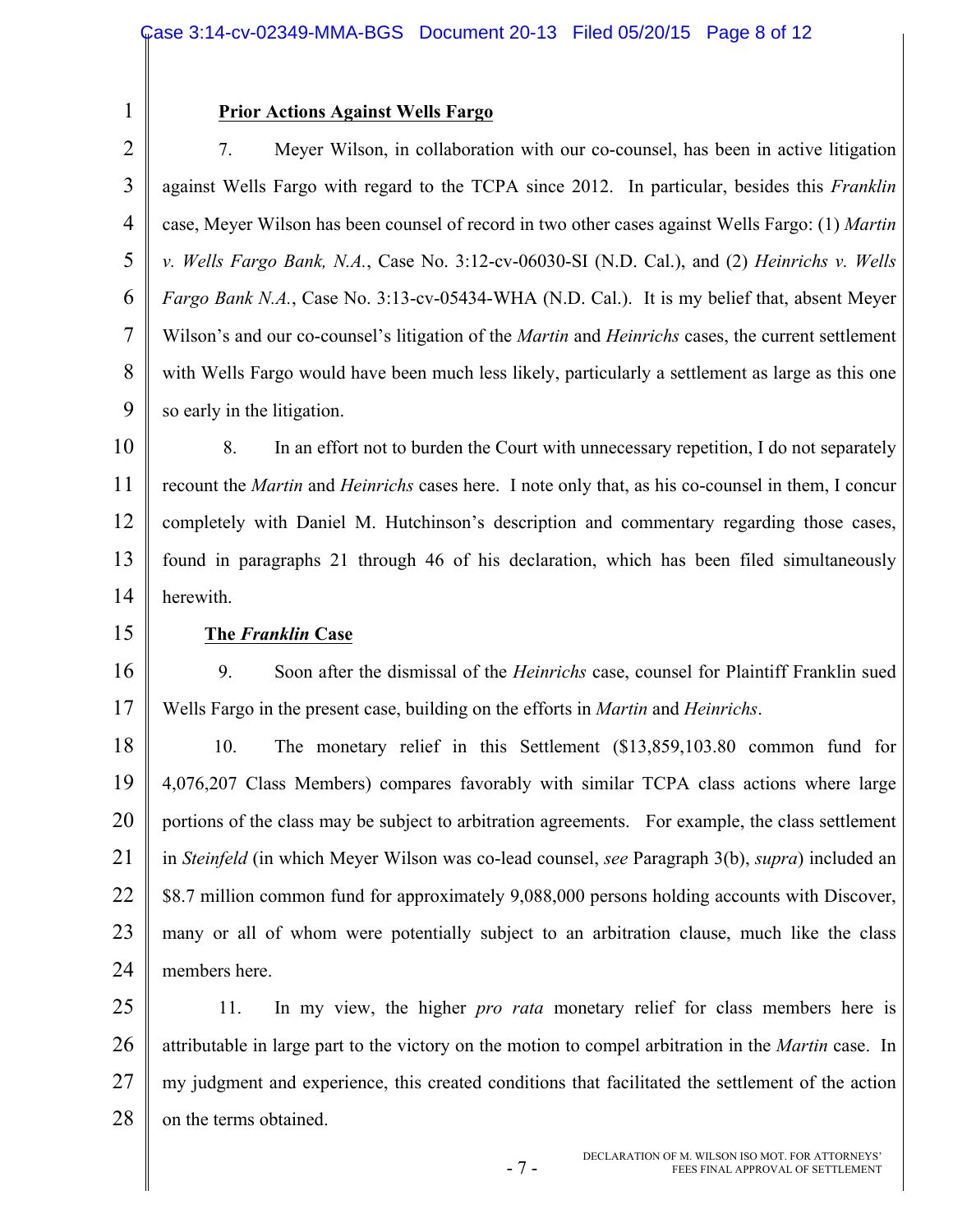#### **Contingent Nature of the Action**

2 3 4 5 6 12. Work on this matter and on *Martin* and *Heinrichs* required Meyer Wilson to spend time that could have been spent on other matters. At various times during the litigation of those class actions, they have consumed my time, along with the time of other Meyer Wilson attorneys, current and former, Dan Freytag, Michael Boyle, Bridget Wasson, and Courtney Yeager, as well as that of former Meyer Wilson staff member, investigator Shelly Coffman.

7 8 9 10 11 12 13. Nearly all of the work that Meyer Wilson undertakes is on a contingency fee basis. As such, Meyer Wilson shouldered the risk of expending costs and time in litigating these actions without any monetary gain in the event of an adverse judgment. If not devoted to litigating them, from which any compensation to Meyer Wilson is wholly contingent on a successful outcome, the time that Meyer Wilson's attorneys and staff spent could and would have been spent pursuing other potentially fee-generating matters.

13

1

#### **Meyer Wilson's Lodestar**

14 15 16 14. Meyer Wilson has maintained contemporaneous time records since the commencement of its initial investigation of the *Martin* action. Meyer Wilson worked a total of 175.6 hours in the *Martin* action, for a total lodestar of \$66,325.00.

17 18 15. Meyer Wilson worked a total of 34.1 hours in the *Heinrichs* action, for a total lodestar of \$14,832.50.

19 20 16. Through May 18, 2015, Meyer Wilson has worked a total of 9.6 hours on the present *Franklin* case, for a total lodestar of \$4,560.00.

21 22 17. Together, Meyer Wilson has worked 219.3 hours on the Wells Fargo matters, for a combined total lodestar of \$82,582.50.

23

#### **Meyer Wilson's Costs**

24 25 26 18. Meyer Wilson maintains books and records regarding costs expended on each case in the ordinary course of business, which books and records are prepared from expense vouchers and check and credit card records. I have reviewed the costs expended in this matter.

27 28 19. Meyer Wilson incurred \$701.41 in expenses in connection with the *Martin* action, which consists of fees for admission *pro hac vice* (\$511.00), postage, mailing and copying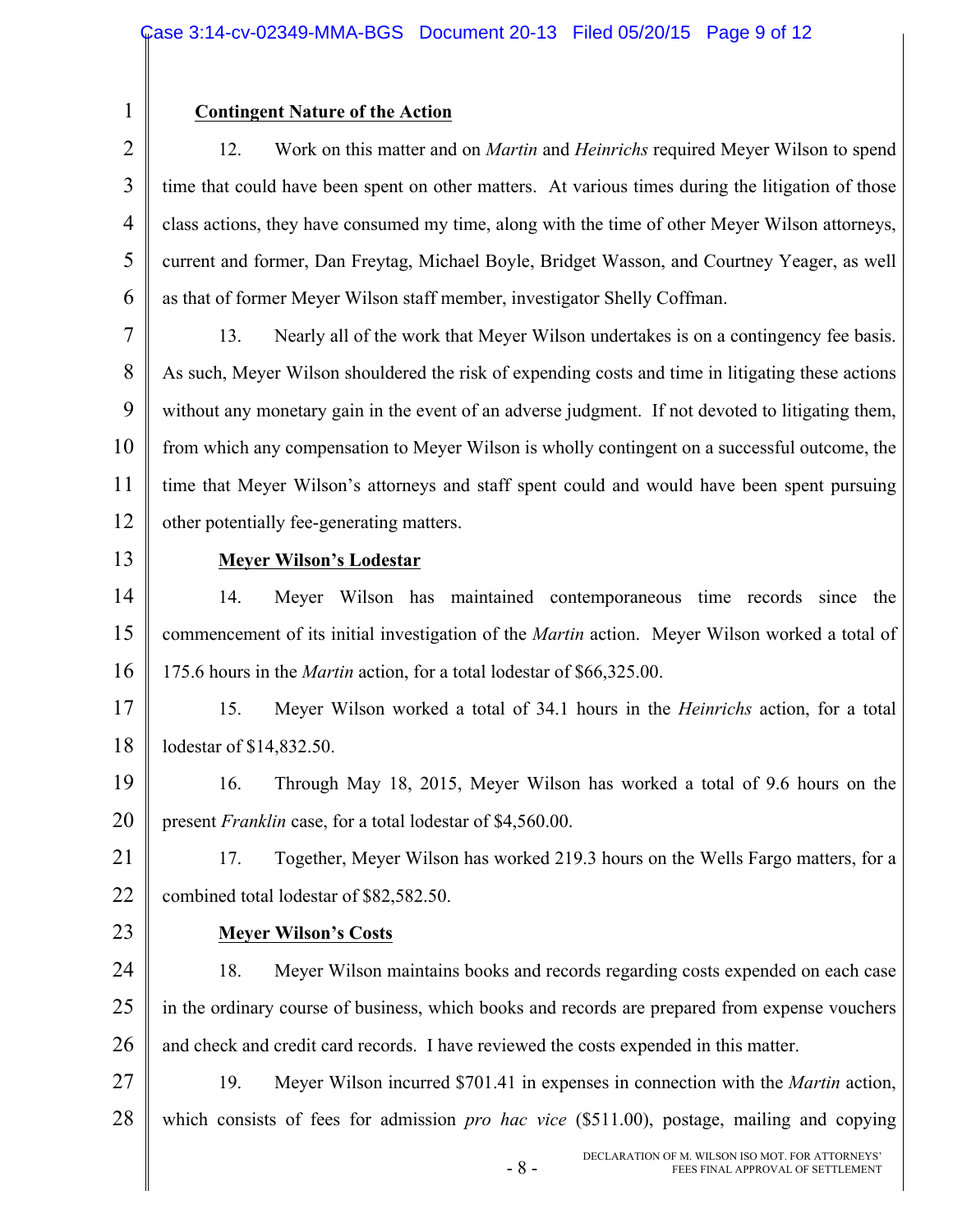expenses (\$120.96), and PACER fees and other research charges (\$69.45).

#### **Meyer Wilson Billing Rates**

3 4 5 20. All attorneys and staff at Meyer Wilson are instructed to maintain contemporaneous time records reflecting the time spent on this and other matters. Firm policy requires all staff to enter their time into an electronic timekeeping system on a daily basis.

6 7 8 9 10 21. The following table lists the Meyer Wilson attorneys and professional personnel and their current hourly rates (the hourly rate shown for any attorney or staff member who is no longer employed with Meyer Wilson reflects the last rate that applied at the time of their employment in that position). The hourly rates listed herein are modest, given national class counsel's typical rates in cases of this size and complexity:

| 11            | <b>Name and Position</b>                                                                        | Rate  |
|---------------|-------------------------------------------------------------------------------------------------|-------|
| 12            | Matthew R. Wilson<br>Principal Attorney                                                         | \$475 |
| 13            | University of Virginia School of Law, 2000                                                      |       |
| 14            | Daniel Freytag<br>Of Counsel                                                                    | \$450 |
| 15            | Ohio State University School of Law, 1974<br>Michael J. Boyle, Jr.                              |       |
| 16            | <b>Associate Attorney</b><br>University of Pennsylvania School of Law,                          | \$325 |
| 17            | 2008                                                                                            |       |
| 18            | <b>Bridget</b><br>Wasson<br>Former Associate Attorney<br>Capital University School of Law, 2008 | \$325 |
| 19            | <b>Courtney Yeager</b>                                                                          |       |
| 20            | <b>Associate Attorney</b><br>Capital Law School, 2012                                           | \$325 |
| 21            | Shelley Coffman<br>Former Investigator                                                          | \$200 |
| $\sim$ $\sim$ |                                                                                                 |       |

22

1

2

23

24 25 26 27 28 22. Meyer Wilson sets its rates for attorneys and staff members based on a variety of factors, including, among others: the experience, skill and sophistication required for the types of legal services typically performed; the rates customarily charged in similar matters; and the experience, reputation and ability of the attorneys and staff members. Meyer Wilson's rates have been specifically approved by federal courts throughout the country on multiple occasions. *See, e.g., Yarger, et al. v. ING Bank FSB*, Case No. 1:11-cv-00154-LPS (October 7, 2014, D. Del.)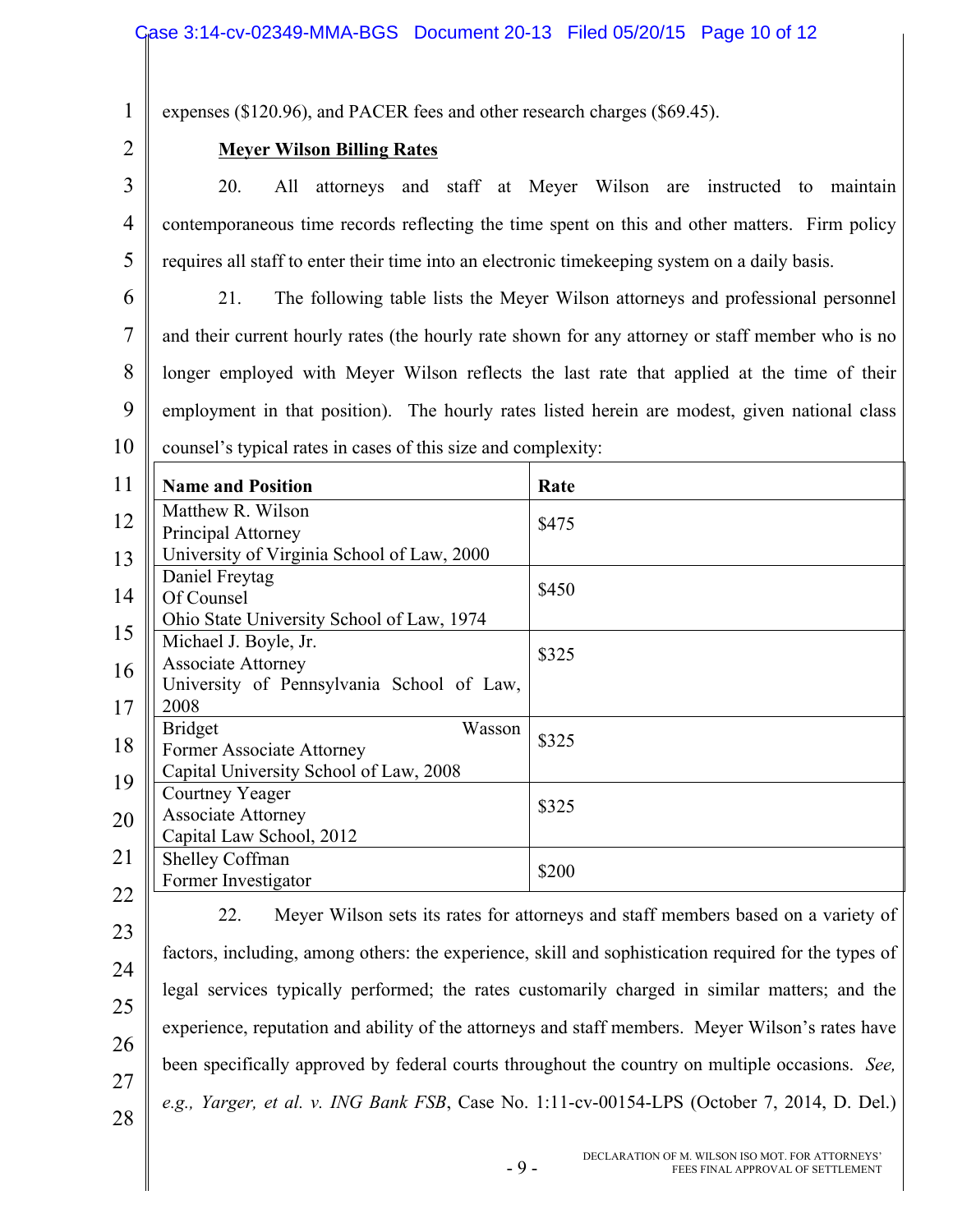#### Case 3:14-cv-02349-MMA-BGS Document 20-13 Filed 05/20/15 Page 11 of 12

1 2 3 4 5 (approving class counsel's rates as a "reasonable reward"); *Steinfeld v. Discover Financial Services, et al*., 3:12-cv-01118-JSW (N.D. Cal.) (March 31, 2014, N.D. Cal.) (White, J.) (approving 3.5 lodestar multiplier cross-check in common fund settlement and finding that "[c]lass counsel have submitted declarations that show the hourly rates that they have requested are reasonable …").

6

#### **Careful Assignment of Work**

7 8 9 10 11 23. Although I was the main attorney at Meyer Wilson to work on this case, I assigned certain tasks to Mr. Freytag, Mr. Boyle, Ms. Wasson, Ms. Yeager, and Ms. Coffman as were appropriate according to their complexity. The work I delegated was work that required sufficient knowledge of legal concepts that I would have had to perform, absent such assistance. I made every effort to litigate this efficiently.

12

13

14

24. The following chart details the time each of these attorneys and staff members worked on this case and their contribution to Meyer Wilson's total lodestar in the *Martin* case:

| 15 | <b>Attorney</b>       | <b>Total Hours</b> | <b>Billing Rate</b> | Lodestar    |
|----|-----------------------|--------------------|---------------------|-------------|
| 16 | Matthew Wilson        | 64.20              | \$475.00            | \$30,495.00 |
| 17 | Daniel Freytag        | 0.70               | \$450.00            | \$315.00    |
| 18 | Michael Boyle         | 24.00              | \$325.00            | \$7,800.00  |
| 19 | <b>Bridget Wasson</b> | 23.10              | \$325.00            | \$7,507.50  |
| 20 | Courtney Yeager       | 59.90              | \$325.00            | \$19,467.50 |
| 21 | Shelley Coffman       | 3.70               | \$200.00            | \$740.00    |
| 22 |                       | 175.60             |                     | \$66,325.00 |



25

25. The following chart details the time each of these attorneys and staff members worked on this case and their contribution to Meyer Wilson's total lodestar in the *Heinrichs* case:

| 26 | Attorney       | <b>Total Hours</b> | <b>Billing Rate</b> | Lodestar    |
|----|----------------|--------------------|---------------------|-------------|
| 27 | Matthew Wilson | 25.00              | \$475.00            | \$11,875.00 |
| 28 | Michael Boyle  | 9.10               | \$325.00            | \$2,957.50  |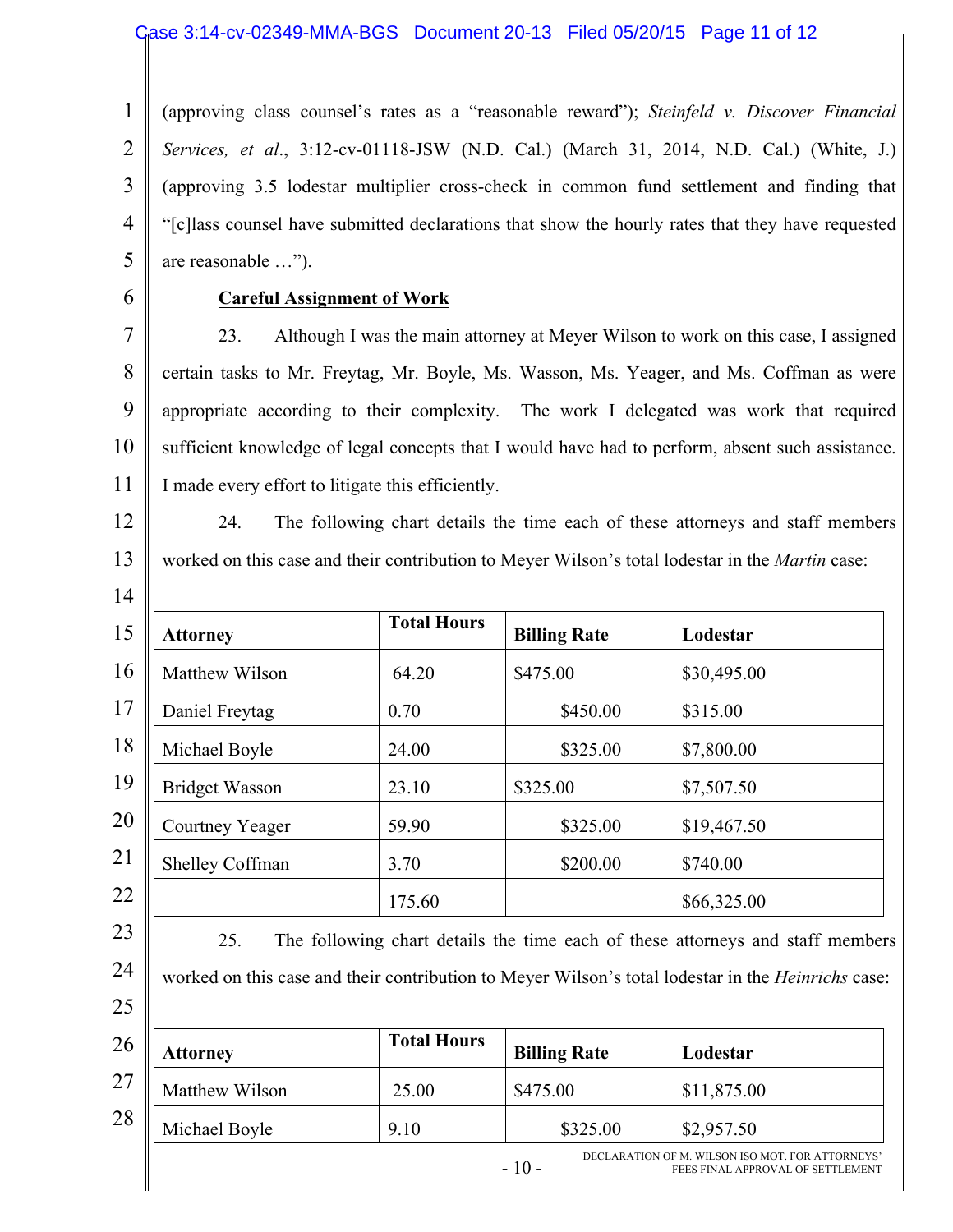| The following chart details the time of the attorney who worked on this case and<br>26.<br>his contribution to Meyer Wilson's total lodestar in the Franklin case:<br><b>Total</b><br><b>Billing Rate</b><br>Lodestar<br><b>Attorney</b><br><b>Hours</b><br>Matthew Wilson<br>9.60<br>\$4,560.00<br>\$475.00<br>9.60<br>\$4,560.00<br><b>Careful Review of Meyer Wilson's Lodestar and Deletion of Duplicative Work</b><br>27.<br>I have personally reviewed the time reported for all attorneys and other personnel<br>listed in the schedules set forth above. I reduced or eliminated time reported where necessary to<br>ensure that there was little or no unnecessary duplication of efforts. For example, I deleted time<br>spent on routine, housekeeping matters. I can confidently assert that the lodestar and hours<br>reported in this declaration are reasonable, particularly in light of our efforts and<br>accomplishments in this litigation.<br>and correct, and that this declaration was executed at Columbus, Ohio on May 19, 2015.<br>/s/Matthew R. Wilson<br>Matthew R. Wilson |                                                                                                | 34.10 |  | \$14,832.50 |
|--------------------------------------------------------------------------------------------------------------------------------------------------------------------------------------------------------------------------------------------------------------------------------------------------------------------------------------------------------------------------------------------------------------------------------------------------------------------------------------------------------------------------------------------------------------------------------------------------------------------------------------------------------------------------------------------------------------------------------------------------------------------------------------------------------------------------------------------------------------------------------------------------------------------------------------------------------------------------------------------------------------------------------------------------------------------------------------------------------|------------------------------------------------------------------------------------------------|-------|--|-------------|
|                                                                                                                                                                                                                                                                                                                                                                                                                                                                                                                                                                                                                                                                                                                                                                                                                                                                                                                                                                                                                                                                                                        |                                                                                                |       |  |             |
|                                                                                                                                                                                                                                                                                                                                                                                                                                                                                                                                                                                                                                                                                                                                                                                                                                                                                                                                                                                                                                                                                                        |                                                                                                |       |  |             |
|                                                                                                                                                                                                                                                                                                                                                                                                                                                                                                                                                                                                                                                                                                                                                                                                                                                                                                                                                                                                                                                                                                        |                                                                                                |       |  |             |
|                                                                                                                                                                                                                                                                                                                                                                                                                                                                                                                                                                                                                                                                                                                                                                                                                                                                                                                                                                                                                                                                                                        |                                                                                                |       |  |             |
|                                                                                                                                                                                                                                                                                                                                                                                                                                                                                                                                                                                                                                                                                                                                                                                                                                                                                                                                                                                                                                                                                                        |                                                                                                |       |  |             |
|                                                                                                                                                                                                                                                                                                                                                                                                                                                                                                                                                                                                                                                                                                                                                                                                                                                                                                                                                                                                                                                                                                        |                                                                                                |       |  |             |
|                                                                                                                                                                                                                                                                                                                                                                                                                                                                                                                                                                                                                                                                                                                                                                                                                                                                                                                                                                                                                                                                                                        |                                                                                                |       |  |             |
|                                                                                                                                                                                                                                                                                                                                                                                                                                                                                                                                                                                                                                                                                                                                                                                                                                                                                                                                                                                                                                                                                                        |                                                                                                |       |  |             |
|                                                                                                                                                                                                                                                                                                                                                                                                                                                                                                                                                                                                                                                                                                                                                                                                                                                                                                                                                                                                                                                                                                        |                                                                                                |       |  |             |
|                                                                                                                                                                                                                                                                                                                                                                                                                                                                                                                                                                                                                                                                                                                                                                                                                                                                                                                                                                                                                                                                                                        |                                                                                                |       |  |             |
|                                                                                                                                                                                                                                                                                                                                                                                                                                                                                                                                                                                                                                                                                                                                                                                                                                                                                                                                                                                                                                                                                                        |                                                                                                |       |  |             |
|                                                                                                                                                                                                                                                                                                                                                                                                                                                                                                                                                                                                                                                                                                                                                                                                                                                                                                                                                                                                                                                                                                        |                                                                                                |       |  |             |
|                                                                                                                                                                                                                                                                                                                                                                                                                                                                                                                                                                                                                                                                                                                                                                                                                                                                                                                                                                                                                                                                                                        |                                                                                                |       |  |             |
|                                                                                                                                                                                                                                                                                                                                                                                                                                                                                                                                                                                                                                                                                                                                                                                                                                                                                                                                                                                                                                                                                                        |                                                                                                |       |  |             |
|                                                                                                                                                                                                                                                                                                                                                                                                                                                                                                                                                                                                                                                                                                                                                                                                                                                                                                                                                                                                                                                                                                        | I declare under penalty of perjury of the laws of the United States that the foregoing is true |       |  |             |
|                                                                                                                                                                                                                                                                                                                                                                                                                                                                                                                                                                                                                                                                                                                                                                                                                                                                                                                                                                                                                                                                                                        |                                                                                                |       |  |             |
|                                                                                                                                                                                                                                                                                                                                                                                                                                                                                                                                                                                                                                                                                                                                                                                                                                                                                                                                                                                                                                                                                                        |                                                                                                |       |  |             |
|                                                                                                                                                                                                                                                                                                                                                                                                                                                                                                                                                                                                                                                                                                                                                                                                                                                                                                                                                                                                                                                                                                        |                                                                                                |       |  |             |
|                                                                                                                                                                                                                                                                                                                                                                                                                                                                                                                                                                                                                                                                                                                                                                                                                                                                                                                                                                                                                                                                                                        |                                                                                                |       |  |             |
|                                                                                                                                                                                                                                                                                                                                                                                                                                                                                                                                                                                                                                                                                                                                                                                                                                                                                                                                                                                                                                                                                                        |                                                                                                |       |  |             |
|                                                                                                                                                                                                                                                                                                                                                                                                                                                                                                                                                                                                                                                                                                                                                                                                                                                                                                                                                                                                                                                                                                        |                                                                                                |       |  |             |
|                                                                                                                                                                                                                                                                                                                                                                                                                                                                                                                                                                                                                                                                                                                                                                                                                                                                                                                                                                                                                                                                                                        |                                                                                                |       |  |             |
|                                                                                                                                                                                                                                                                                                                                                                                                                                                                                                                                                                                                                                                                                                                                                                                                                                                                                                                                                                                                                                                                                                        |                                                                                                |       |  |             |
|                                                                                                                                                                                                                                                                                                                                                                                                                                                                                                                                                                                                                                                                                                                                                                                                                                                                                                                                                                                                                                                                                                        |                                                                                                |       |  |             |
|                                                                                                                                                                                                                                                                                                                                                                                                                                                                                                                                                                                                                                                                                                                                                                                                                                                                                                                                                                                                                                                                                                        |                                                                                                |       |  |             |
| DECLARATION OF M. WILSON ISO MOT. FOR ATTORNEYS'                                                                                                                                                                                                                                                                                                                                                                                                                                                                                                                                                                                                                                                                                                                                                                                                                                                                                                                                                                                                                                                       |                                                                                                |       |  |             |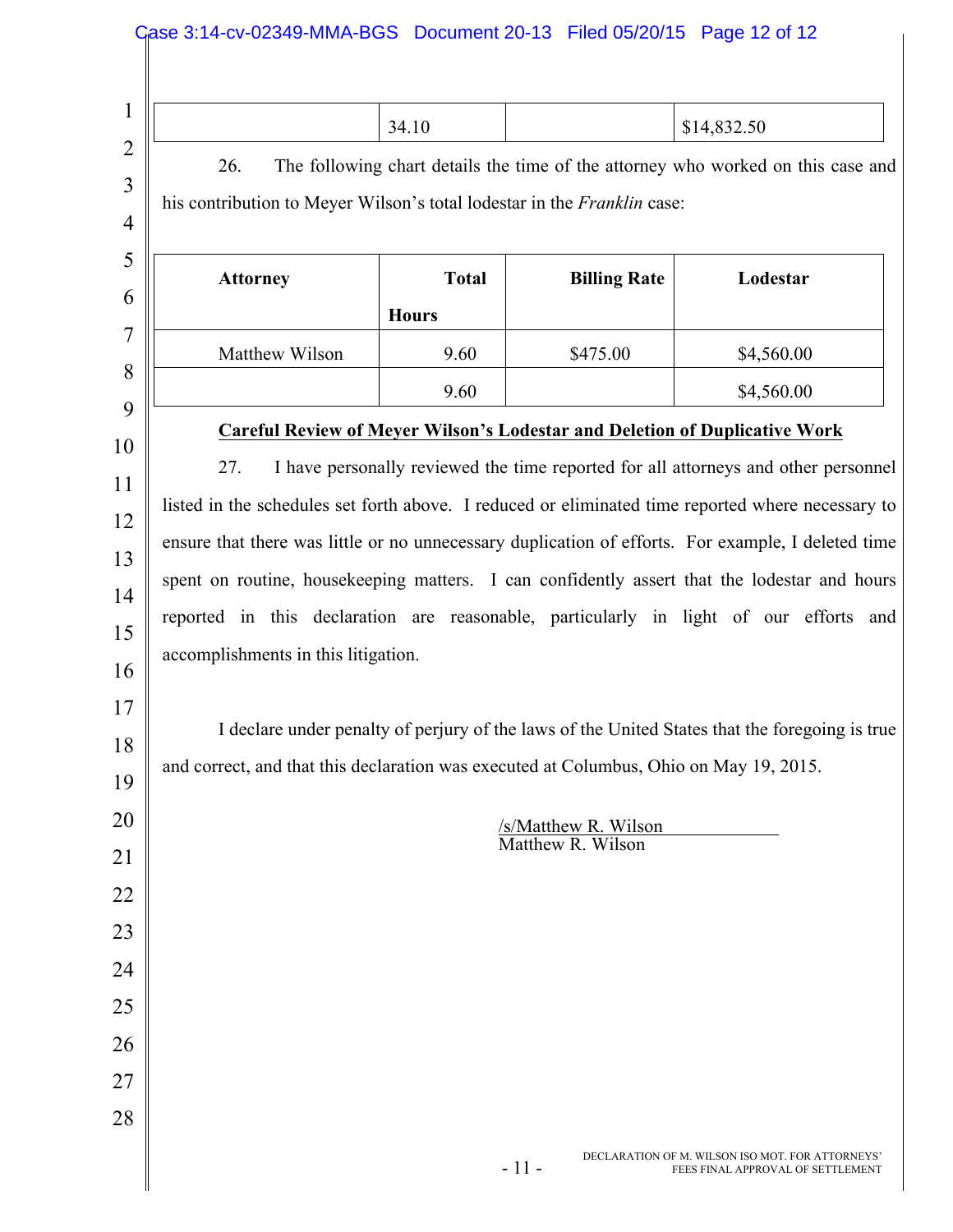# **PLAINTIFF'S EXHIBIT A**

### Firm Resume re: Meyer Wilson Co., LPA

*In The Case Of*

––––––––––––––––––––––––––––––––––––––––––––––––––––

*Lillian Franklin, Individually and on Behalf of All Others Similarly Situated,*

*v.*

*Wells Fargo Bank, N.A.,*

**14-cv-2349 MMA (BGS)**

**KAZEROUNI LAW GROUP, APC 245 FISCHER AVENUE, UNIT D1, COSTA MESA, CA 92626 (800) 400-6808**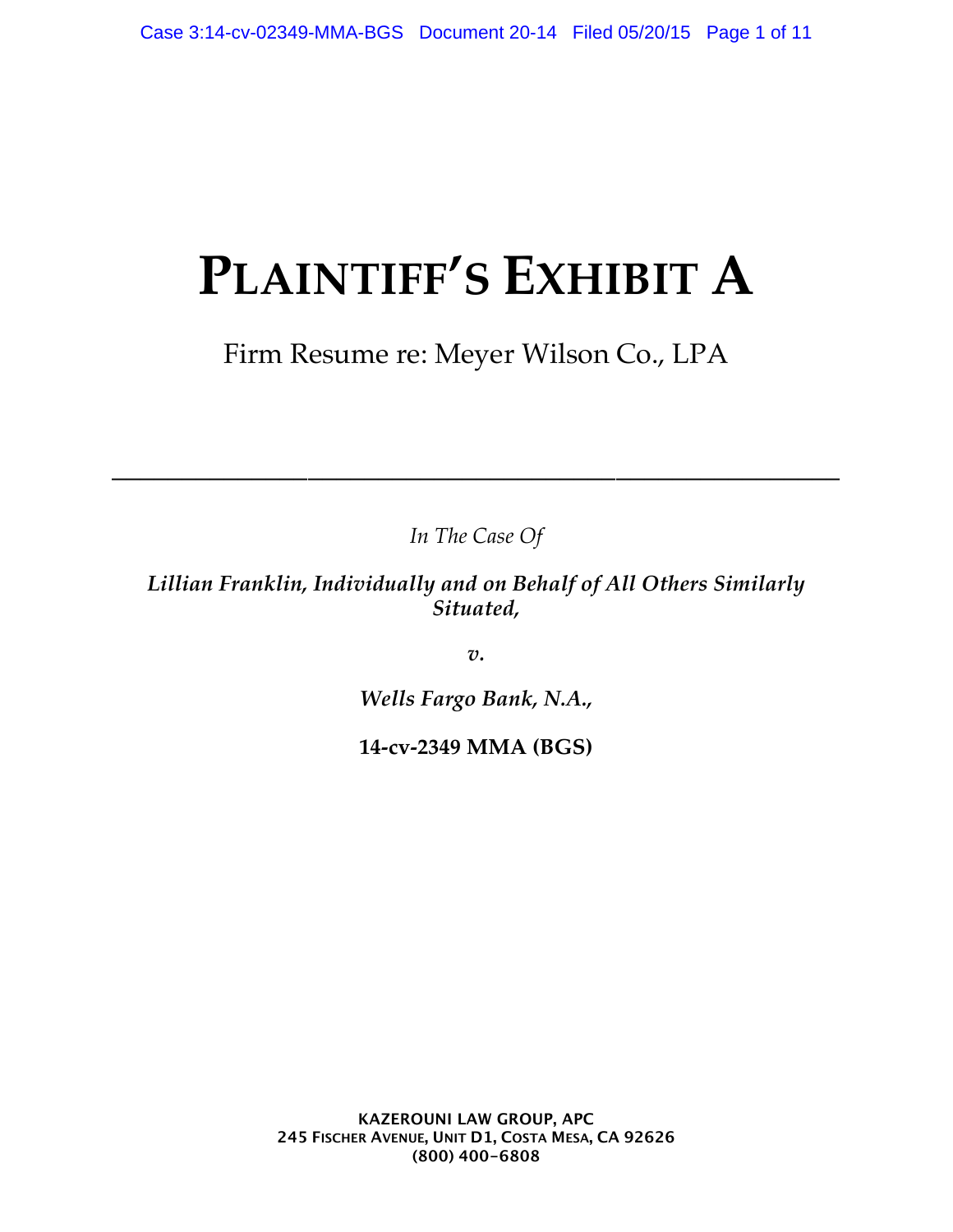## **MeyerWilson**

The law firm of Meyer Wilson Co., LPA is Martindale-Hubbell AV-rated, and is devoted solely to the prosecution of consumer and securities class actions and the representation of investors with claims against the securities industry. The firm prosecutes individual cases and class actions nationwide on behalf of individuals in arbitration and litigation in court. Since its inception, Meyer Wilson has achieved jury awards, arbitration awards, and settlements with combined value of hundreds of millions of dollars on behalf of its clients.

Meyer Wilson has prosecuted numerous nationwide class actions as court-appointed Lead and Co-Lead Class Counsel in federal and state courts throughout the country, including one class action that resulted in what is believed to be the largest jury verdict in Ohio's history at that time and was also reported to be the country's largest securities class action jury verdict in history. In that case, the firm's founding principal David Meyer was appointed Co-Lead Class Counsel action against Prudential Securities. The firm represented more than 250 investors from Marion, Ohio. The jury trial lasted several weeks and the jury returned a Plaintiffs' verdict in excess of \$261 million. The case was *Burns, et al. v. Prudential Securities, Inc.*, Case No. 99CV0438, in the Court of Common Pleas of Marion County, Ohio. The case was pending for more than seven years. Following an appeal of the jury verdict by Prudential Securities, Class Members received in excess of 100% recovery of their actual losses, even after payment of attorneys' fees and expenses.

Meyer Wilson has been appointed class counsel in numerous other class actions that have resulted in significant recoveries. Recent successes in which Meyer Wilson served as Lead or Co-Lead counsel include:

- *In re: Capital One Telephone Consumer Litigation*, Master Docket 1:12-cv-10064 (N.D. Il) (Class Counsel in MDL proceeding involving claims of improper autodialer and prerecorded message calls to cells phone by Capital One and several of its vendors. The case settled on a nationwide basis for over \$75.5 million, the largest TCPA settlement ever. Final approval was granted in Feebruary 2015; an appeal is pending.).
- *Mills v. HSBC Bank Nevada, N.A., et al.*, Case No. 3:12-cv-04010 (N.D. Cal.) (Class Counsel in nationwide class action alleging unauthorized autodialer calls to cell phones. Final approval of the \$39.975 million cash settlement was approved in February 2015.).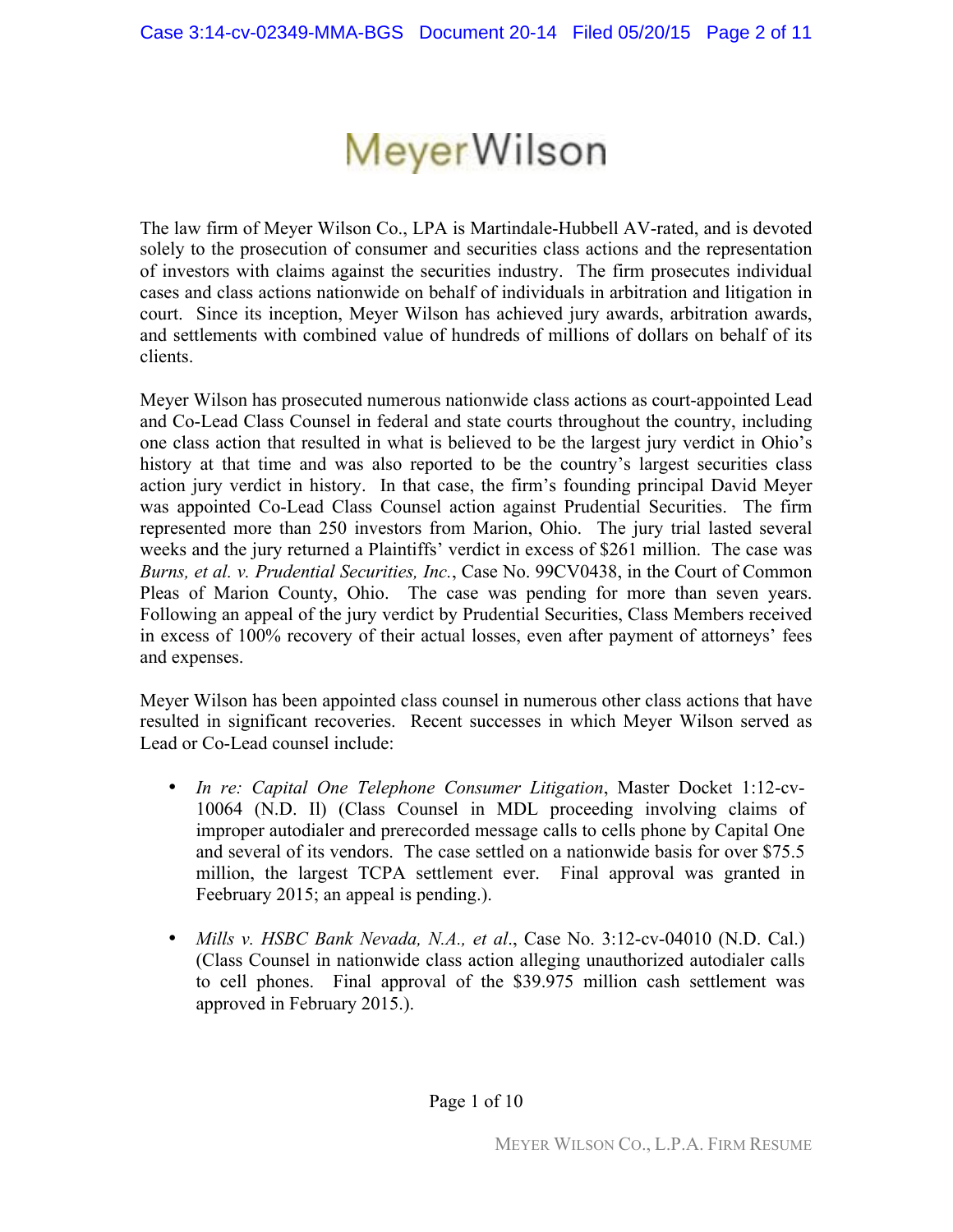- *Rose v. Bank of America Corp., et al.*, Case No.5:11-cv-2390 (N.D. Cal.) (Class Counsel in putative nationwide class action alleging unauthorized autodialer calls to cell phones. The \$32 million cash settlement was approved in 2014.).
- *Wannemacher v. Carrington Mortgage Services, LLC*, Case No. 8:12-cv-2016- FMO-AN (C.D. Cal.) (Co-Lead Class Counsel in nationwide class action alleging unauthorized autodialer calls to cell phones. On December 23, 2014, the Court approved a \$1.03 million class settlement).
- *Yarger, et al. v. ING Bank FSB*, Case No. 1:11-cv-00154-LPS (D. Del.) (Co-Lead Class Counsel in nationwide class action alleging misrepresentations related to marketing of mortgage note modifications. A 10-state class was certified in 2012. On October 7, 2014, the Court granted final approval to a \$20.3 million class settlement).
- *Lazebnik v. Apple, Inc.,* Case No. 5:13-cv-04145-EJD (N.D. Cal.) (Co-Lead Class Counsel in nationwide class action alleging fraudulent marketing of a "season pass" of the television show *Breaking Bad* on Apple's iTunes service. In response to the lawsuit, Apple provided a full credit to the entire proposed class. On October 21, 2014, the parties settled all remaining issues).
- *Steinfeld v. Discover Financial Services*, Case No. 3:12-cv-01118-JSW (N.D. Cal.) (Counsel for the class in action alleging unauthorized autodialer calls to the cell phones. On March 31, 2014, the court approved an \$8.7 million class settlement.)
- *Whitaker, et al. v. Health Net of California, Inc., et al.*, Case No. 2:11-cv-00910- KJM-DAD (E.D. Cal.) (The firm served on the Plaintiffs' Executive Committee in this consolidated proceeding alleging breach of medical data privacy. Case settled in mid-2014).
- *Arthur v. Sallie Mae, Inc*., Case No. C10-0198 (W.D. Wash) (Co-Lead Class Counsel in putative nationwide class action alleging unauthorized autodialer calls to the cell phones of borrowers who took out student loans with the national lender. The \$24.15 million nationwide settlement was granted final approval on September 17, 2012. It was believed to be, at the time, the largest TCPA settlement since that statute was enacted.).
- *Smith v. Regents of the University of California*, Case No. RG08-410004 (Alameda County, California, Superior Court) (Co-Lead Counsel in California statewide action alleging breaches of medical data privacy. The class was certified on July 9, 2009, and the case settled in late 2011).
- Page 2 of 10 • *Mack v. hh gregg, Inc., et al., Case No.* 1:08-cv-664 (S.D. Indiana) (Co-Lead Counsel in putative class action involving alleged incorrect installation of dryers.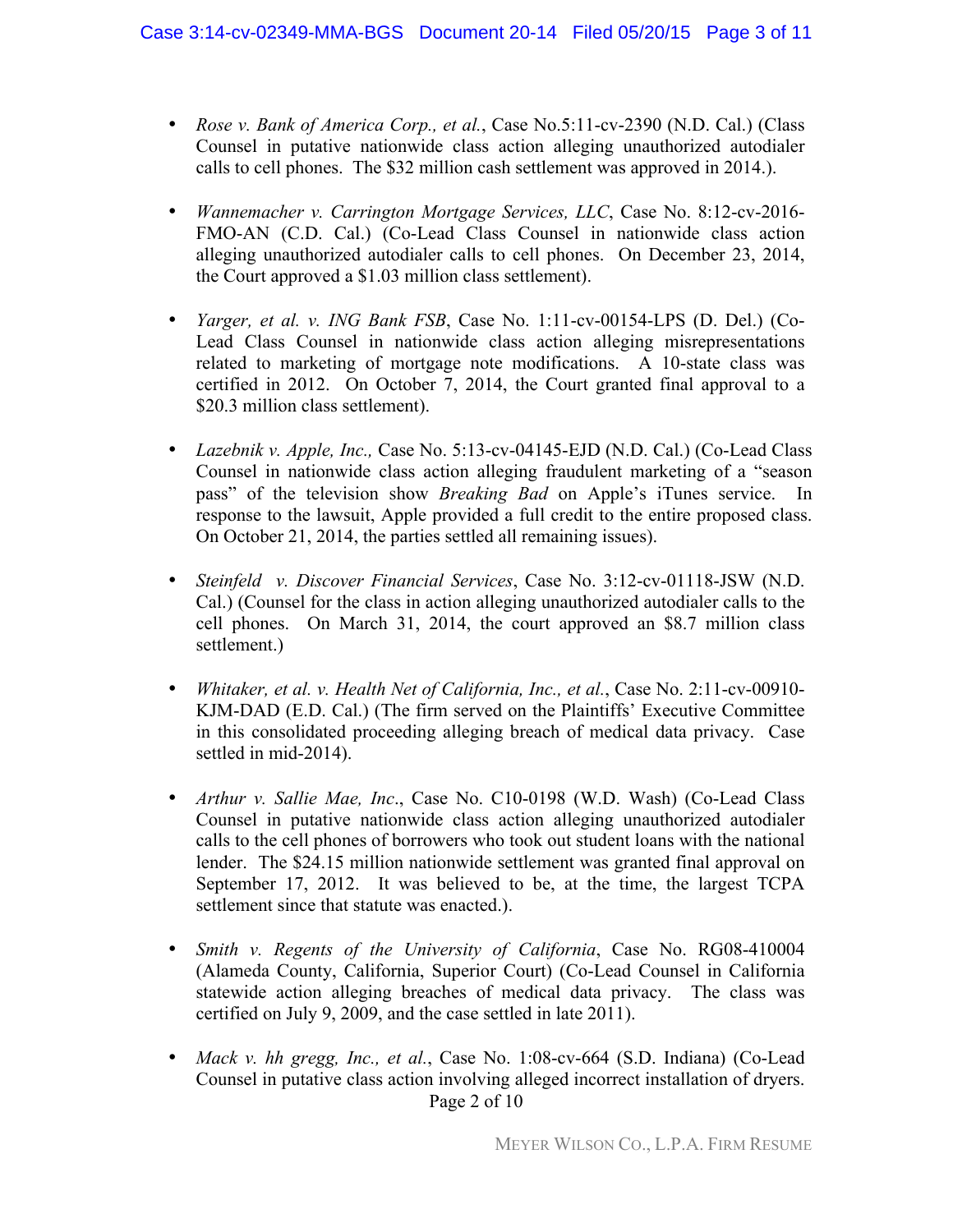Nationwide class settlement was granted final court approval on March 18, 2011).

- *Kaiser-Flores v. Lowe's Home Centers, Inc.,* Case No. 5:08-CV-00045 (W.D. North Carolina) (Co-Lead Counsel in putative class action involving alleged incorrect installation of dryers. Nationwide class settlement, including cash relief for class members, was granted final court approval on December 15, 2010).
- *Frankle v. Best Buy Stores, L.P.*, Case No. 08-5501 (D. Minnesota) (Co-Lead Counsel in putative class action involving alleged incorrect installation of dryers. Nationwide class settlement was granted final court approval on November 9, 2010).
- *Sanbrook v. Office Depot, Inc.* Case No. 07CV096374 (N.D. Cal.) (Co-Lead Class Counsel in California statewide certified class action involving misleading service plan terms and other related issues. The case settled for cash relief for class members, and was granted final approval by the Court on November 23, 2010).
- *Stout v. Jeld Wen, Inc.* Case No. 1:08-CV-652 (N.D. Ohio) (Lead Class Counsel in putative nationwide class action alleging defective windows. The Court granted final approval to the nationwide settlement on August 8, 2010).
- *Fulford v. Logitech, Inc.,* Case No. 08-cv-02041 (N.D. Cal.) (Co-Lead Class Counsel in class action alleging deceptive advertising of a consumer product. The nationwide class action settlement was granted final court approval on March 5, 2010.)
- *Schweinfurth, et al. v. Motorola, Inc.* Case No. 1:05-CV-0024 (N.D. Ohio) (Co-Lead Class Counsel in nationwide class action alleging defective cellular phones, resulting in nationwide settlement with cash relief for class members, approved by the Court on January 25, 2010).
- *Steele v. Pergo, Inc.* Case No. CV07-1493 (D. Oregon) (Lead Class Counsel in class action alleging defective laminate flooring. The nationwide settlement was granted final court approval on July 7, 2009.).
- *Jenkins v. Hyundai Motor Finance Co.*, Case No. 2:04-cv-00720 (S.D. Ohio) (Appointed Co-Lead Class Counsel in a certified class action alleging defective notices in connection with the repossession and subsequent disposition of vehicles. The case settled after certification, and was approved by the Court on July 7, 2009.)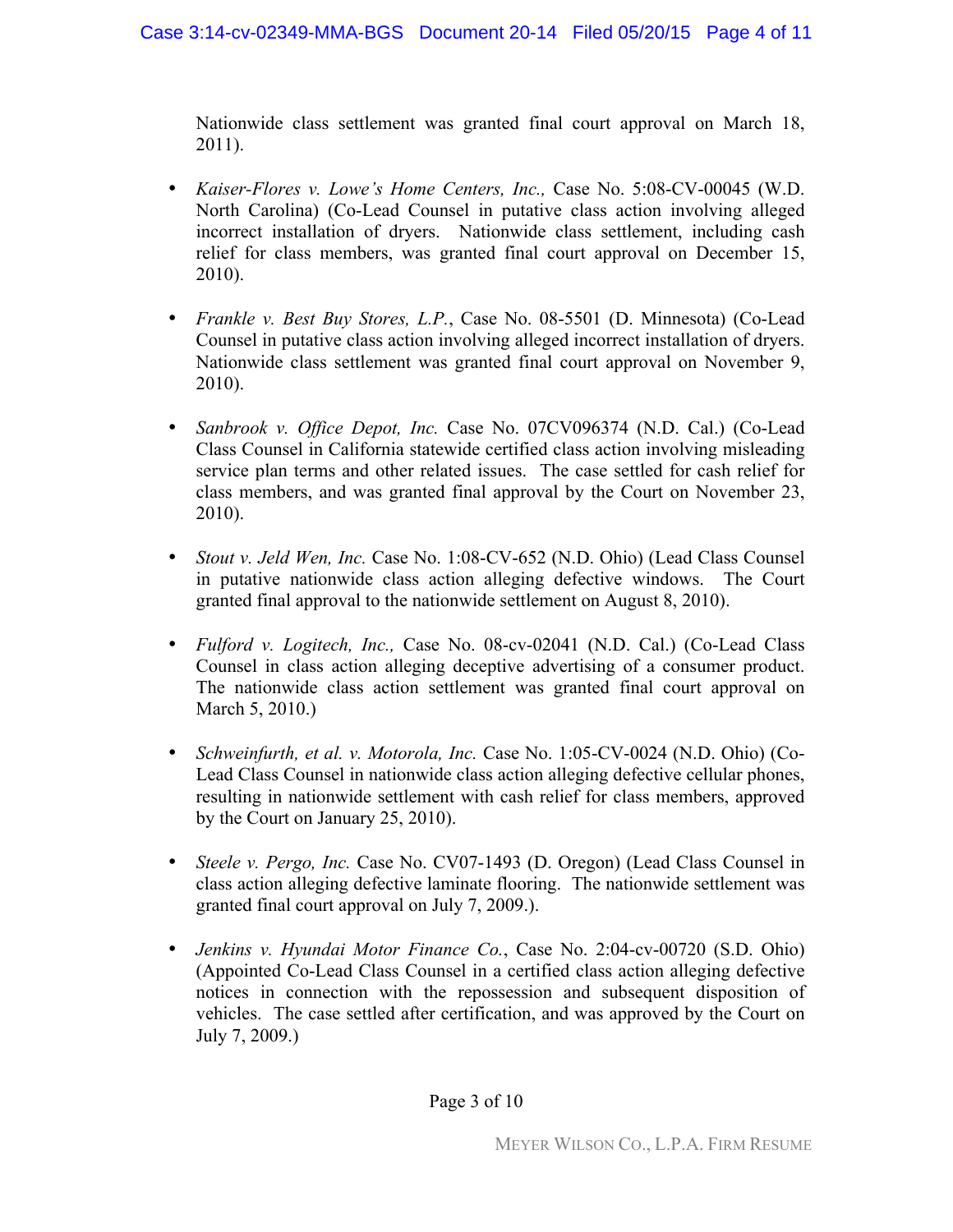#### Case 3:14-cv-02349-MMA-BGS Document 20-14 Filed 05/20/15 Page 5 of 11

- *Guiseppone v. Wendy's International, Inc., et al.,* Case No. 08-CVC-4-6219 (Common Pleas Court, Franklin County, Ohio) (Liaison Counsel in the derivative and class action suit involving the sale of Wendy's to the parent company of Arby's. The nationwide class action settlement was approved by the Court on July 1, 2009.)
- *In Re Apple iPod Nano Products Liability Litigation*, MDL Docket No. M: 06 cv-01754-RMW (N.D. Cal.) (Co-Lead Counsel in the Multi-District Litigation proceeding in which nationwide class actions allege that screens on Ipod Nanos were susceptible to excessive scratching under normal use and were therefore defective. A nationwide settlement of the related case in state court, including cash relief for consumers, was granted final approval by the Court on April 28, 2009.)
- *Health Science Products LLC. v. Sage Software SB, Inc.*, Case No. 1:05-CV-03329-RWS (N.D. Ga.) (Co-Lead Class Counsel in nationwide class action settlement involving allegedly defective software. Settlement included cash relief for Class Members. It was approved by the Court on April 24, 2008.)
- *Wiatrowski, et al. v. Sears, Roebuck & Co., et al.,* Case No. 1:06-CV-00637 (N.D. Ohio) (Co-Lead Counsel in a nationwide class action settlement that provided cash reimbursement of Class Members for out of pocket losses. The court granted final approval on December 20, 2007).
- *Bowen, et al. v. Whirlpool Corp., et al.,* Case No. CV05-8067 (C.D. Cal.) (Co-Class Counsel in nationwide class action alleging defective water heaters. Final approval was granted in the nationwide class settlement on October 11, 2007.)
- *Opperman, et al. v. Cellco Partnership, et al.,* Case No. BC326764 (Superior Court of the State of California, Los Angeles County 2006) (Nationwide settlement approved in 2006. Provided, *inter alia,* for the option to return improperly marketed cellular telephone for a full refund of the purchase price and cancellation of a Class Member's contract without early termination penalties).
- *Heitbrink, et al. v. eMachines*, Case No. G-4801-CI-200501229 (Court of Common Pleas of Lucas County, Ohio 2006) (Nationwide settlement provided cash relief for qualified Class Members for purchasers of defective notebook computers. The Court granted final approval on December 21, 2006.)
- *Martino, et al. v. Motorola, Inc.* Case No. 03-CIV-1562 (Court of Common Pleas, Medina County, Ohio 2004) (Nationwide class action settlement provided relief valued in the millions of dollars and included cash reimbursement of Class Members for out of pocket losses. The Court granted final approval on March 2, 2005)

#### Page 4 of 10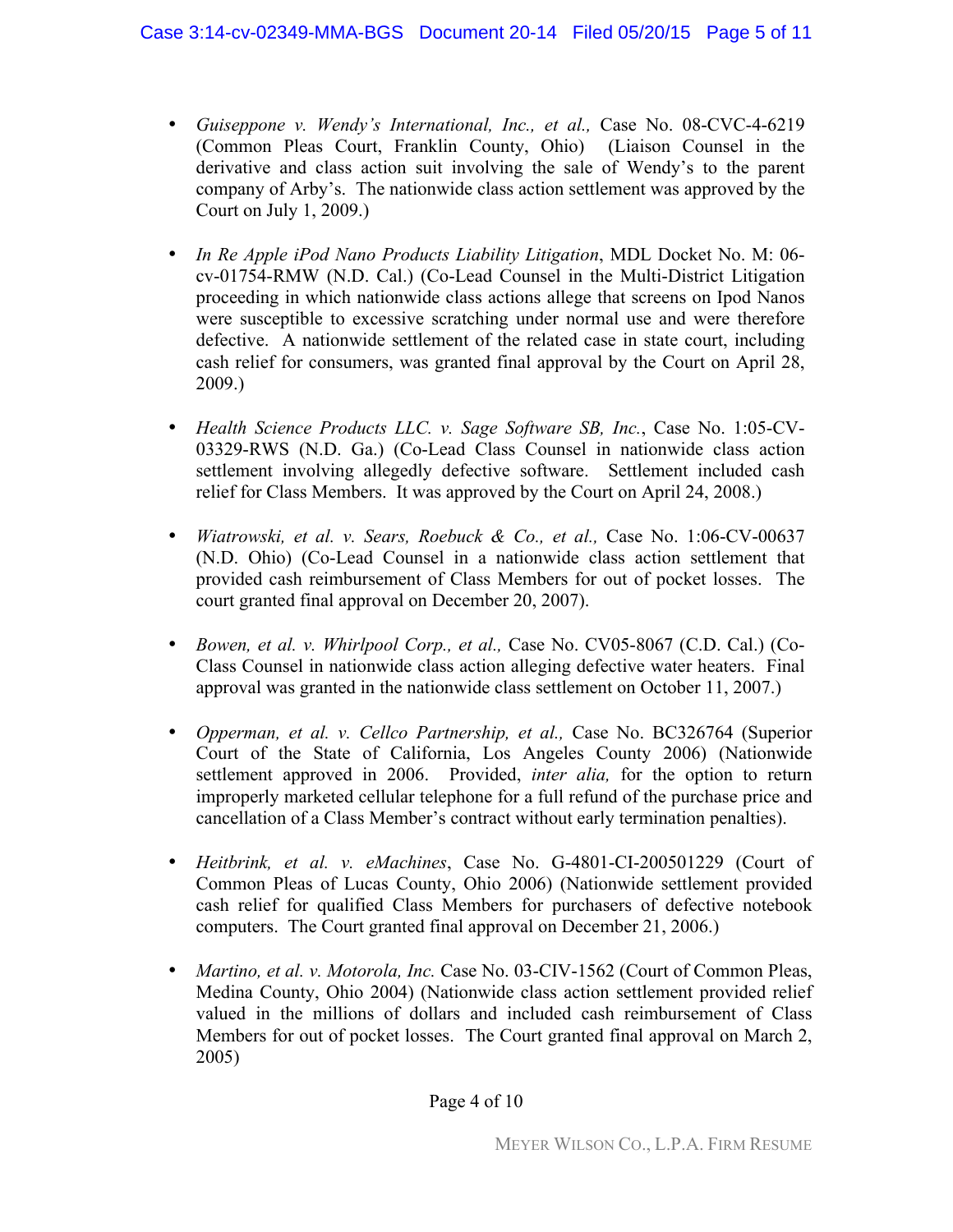Meyer Wilson currently serves as Class Counsel in numerous pending class actions throughout the country, including the following:

- *Walls v. JP Morgan Chase Bank, N.A..*, 3:11-cv-00679 (W.D. Kentucky) (Class Counsel in case alleging the bank and its agents illegally force-placed home insurance with certain consumers.)
- *Brown v. DirectTV, LLC, et al*., Case No. 2:12-cv-08382 (C.D. Cal.) (Class Counsel in nationwide class action alleging unauthorized autodialer calls to cell phones).
- *Smith v. State Farm, et al., Case No.* 1:13-cv-02018 (N.D. Il.) (Class Counsel in putative nationwide class action alleging unauthorized autodialer telemarketing calls by or on behalf of several large insurance companies to millions of cell phones).
- *Balschmiter v. TD Auto Finance, LLC*, Case No. 13cv1186 (E.D. Wis.) (Co-Lead Class Counsel in putative nationwide class action alleging unauthorized autodialer calls to cell phones).
- *Ossola, et al. v. American Express Co., et al.*, Case No. 1:13-CV-4836 (N.D. Il.) (Class Counsel in putative nationwide class action alleging unauthorized autodialer calls to cell phones).
- *In re: Apple REITs Litigation*, Case No. 1:11-cv-2919 (E.D.N.Y.) (Class Counsel in consolidated securities putative class action involving misrepresentations and omissions in sales of certain non-traded real estate investment trusts).
- *Goodman v. JP Morgan Investment Management, Inc.,* Case No. 2:14-cv-00414 (S.D.Ohio) (Local Counsel in class action case alleging improper and excessive mutual fund management fees charged to investors).
- *Barnard v. US Bank, N.A.,* Case No. 1:15-cv-00008 (S.D.Ohio) (Local Counsel in case alleging the bank and its agents illegally force-placed home insurance with certain consumers).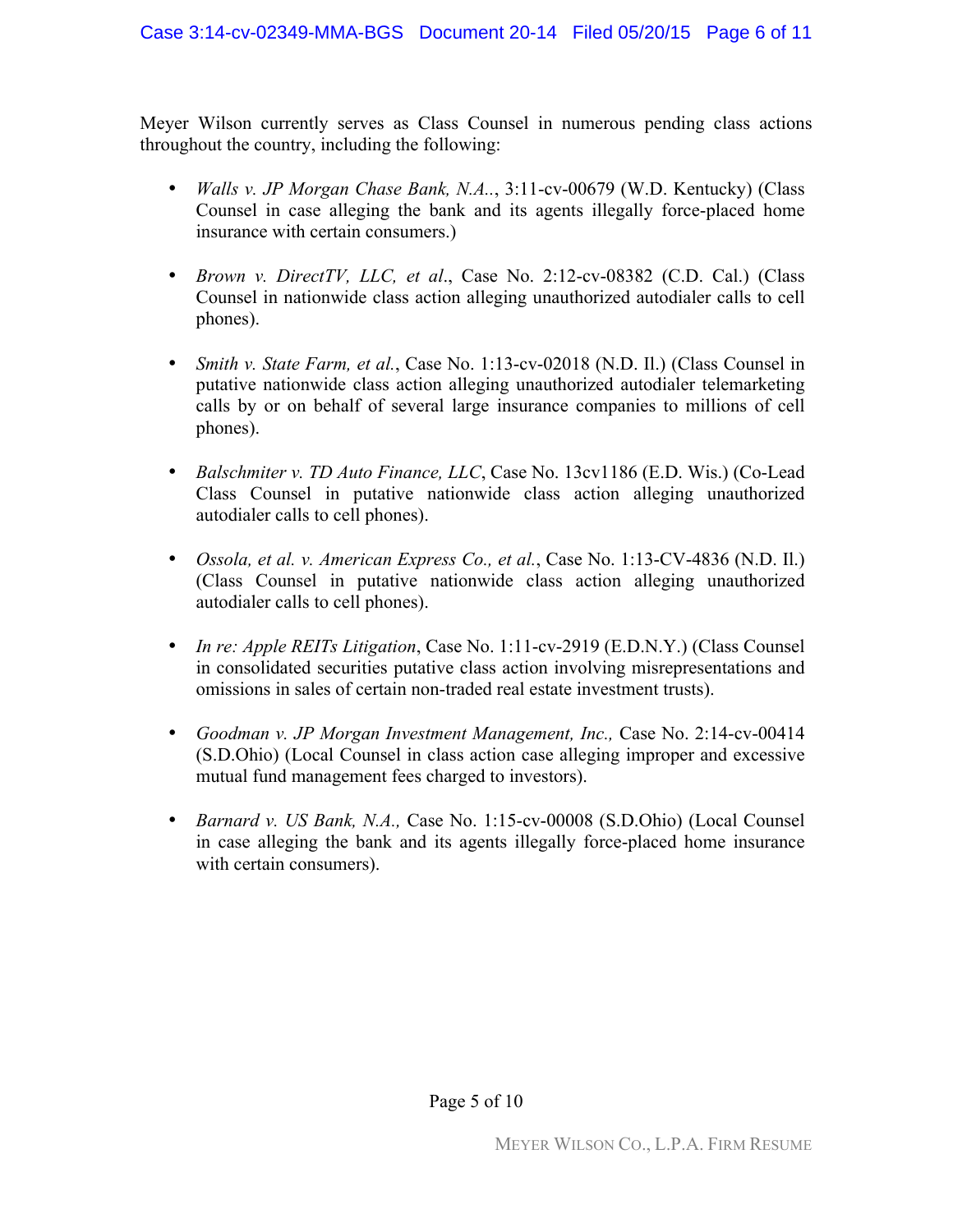**DAVID P. MEYER** is the founding principal of Meyer Wilson.

Mr. Meyer is recognized as one of the top litigation attorneys in Ohio. Thomson Reuters named him one of the Top 100 lawyers in Ohio and one of the Top 50 in Columbus in 2012. He is also listed in Best Lawyers in America® (2012) in multiple categories and the American Trial Lawyers Association selected him as one of the Top 100 Trial Attorneys in Ohio.

Mr. Meyer has the honor of winning the largest jury verdict in Ohio history; a \$261 million class action verdict against Prudential Securities on behalf of 200 individuals.

Mr. Meyer has earned a national reputation for successfully representing investors who are victims of investment fraud. He has represented over eight hundred individual investors from all across the country in FINRA/NASD securities arbitration and litigation cases against all major brokerage firms and won verdicts, judgments and settlements of hundreds of millions of dollars in losses on their behalf.

He has also been appointed lead or co-lead counsel by state and federal courts throughout the country in numerous consumer class actions.

Mr. Meyer is a recognized authority on securities arbitration procedure and often serves as a guest lecturer on securities fraud and stockbroker malpractice. Numerous bar associations have invited him to speak to attorneys at educational seminars. Mr. Meyer also provides education to investor groups, accountants and other financial professionals concerning investor protection.

Mr. Meyer holds a business administration degree from Ohio University and a law degree and master's degree in tax law from Ohio's Capital University Law School.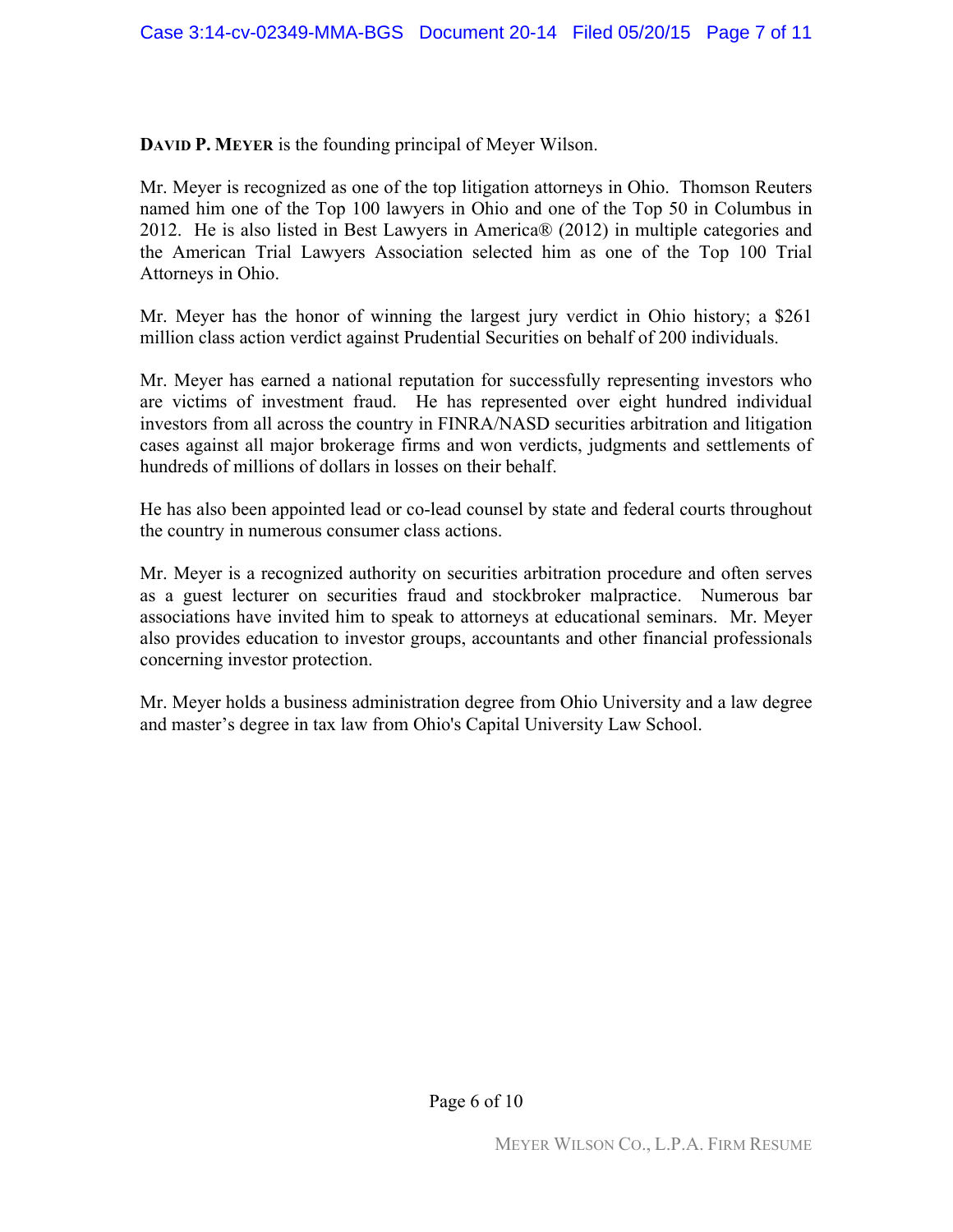**MATTHEW R. WILSON** is a principal attorney with the firm.

At Meyer Wilson, Mr. Wilson prosecutes the firm's class action cases. During the past eight years, Mr. Wilson has served as court-appointed class counsel to more than twentyfive certified classes, either in settlement or in litigation.

Recently, Mr. Wilson has been court-appointed class counsel in numerous cases across the country in which the defendants were alleged to have made unauthorized calls and sent text messages to cellular telephones through the use of an automated telephone dialing system and/or an artificial or prerecorded voice, in violation of the TCPA. The TCPA class settlements - over the last four years alone - in which Matt has been class counsel total over \$200 million in cash for consumers.

Several of Mr. Wilson's cases have resulted in nationwide settlements for consumers that are among the largest since the TCPA was enacted in 1991, including *In re: Capital One Telephone Consumer Protection Act Litigation*, 1:12-cv-10064 (N.D. Ill.) (\$75.5 million – largest all-cash TCPA class settlement) (final approval granted February, 2015; appeal pending); *Wilkins v. HSBC Bank Nevada, N.A. et al.*, 1:14-cv-00190 (N.D. Ill.) (\$39.9 million – third-largest all-cash TCPA class settlement); *Rose v. Bank of America Corp.*, 5:11-cv-02390-EJD (N.D. Cal.) (\$32 million – largest all-cash TCPA class settlement at the time final approval was granted) (final approval granted in 2014; motion for reconsideration pending); and *Arthur, et al. v. Sallie Mae, Inc.*, No. 10-cv-198-JLR (W.D. Wash.) (\$24.15 million – largest all-cash TCPA class settlement at the time final approval was granted).

In another recent matter, Mr. Wilson was co-lead counsel in *Yarger v. ING Bank, fsb*, 1:11-cv-00154-LPS (D. Del.), representing consumers who alleged that ING breached its promise to allow them to refinance their home mortgages for a fixed flat fee of \$500 or \$750, and instead charged a higher fee. In 2012, the court certified a class of consumers in ten states who purchased or retained an ING adjustable rate mortgage. In October 2014, the court approved a \$20.35 million all-cash class settlement.

In addition to Mr. Wilson's complex civil litigation practice, his pro bono services have included the representation of indigent criminal defendants in Sixth Circuit appeals in Criminal Justice Act cases, including one case in which the Sixth Circuit vacated the criminal sentence of Mr. Wilson's indigent client on appeal. See *United States v. Boards*, 202 Fed. Appx. 869 (6th Cir. 2006). He has been a frequent Interfaith Legal Services volunteer, where he has assisted low-income clients with all manner of legal difficulties, trying one such case to a jury. He is also a member of the National Association of Consumer Advocates.

Mr. Wilson graduated *magna cum laude*, Phi Beta Kappa, in Philosophy from Denison University in Granville, Ohio. He received his law degree from the University of Virginia Law School in Charlottesville, Virginia.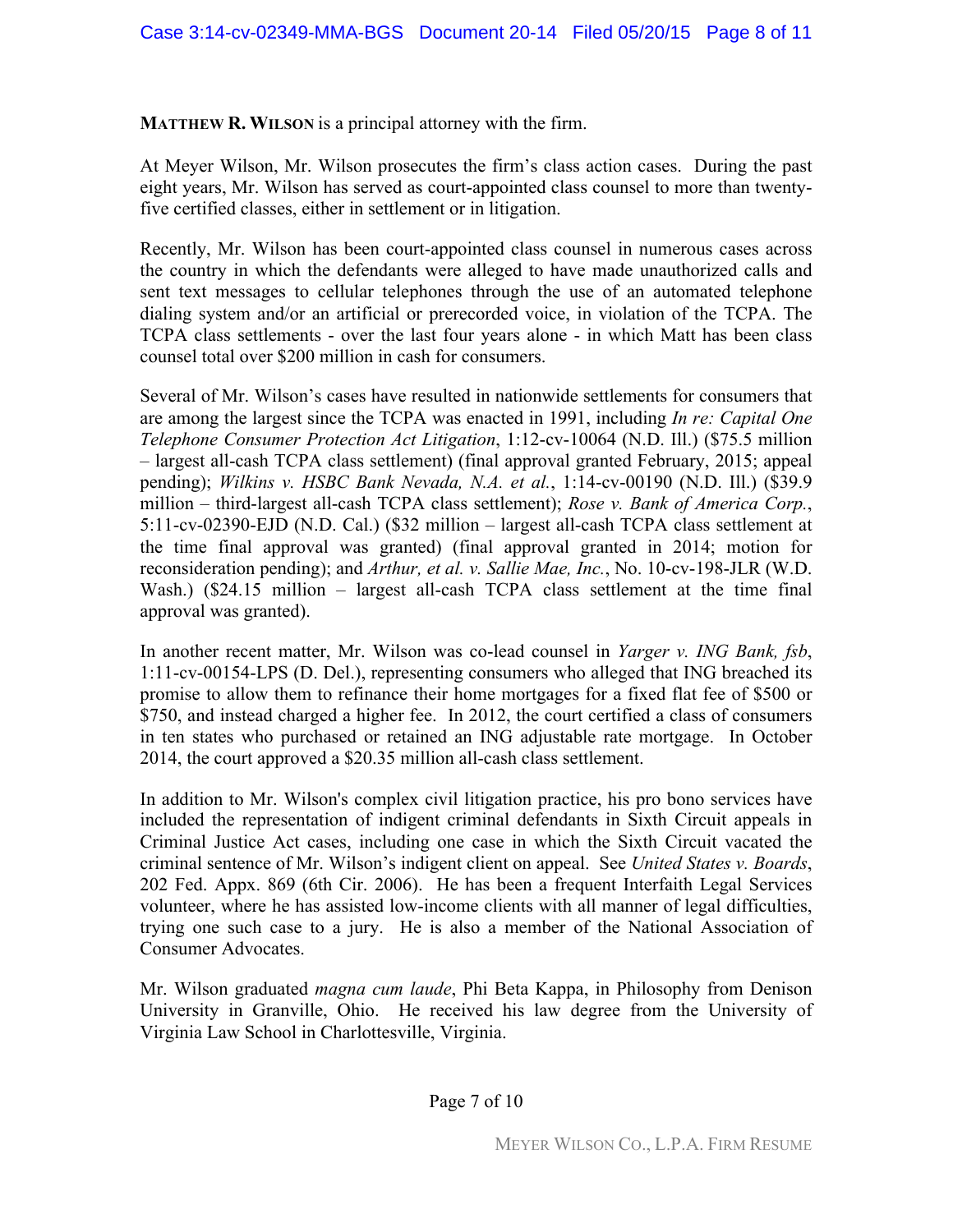#### **CHAD M. KOHLER** is an attorney with the firm.

Mr. Kohler devotes his practice to the representation of investors and consumers who have claims against their investment advisors, brokerage firms and insurance companies.

Prior to joining Meyer Wilson, Mr. Kohler was a stockbroker at one of the nation's largest brokerage firms, where he obtained his Series 7, 63 and 65 securities licenses. Mr. Kohler also has experience in managing regulatory compliance matters at two SECregistered investment adviser firms, including holding the position of Chief Compliance Officer.

He also has significant experience as a practicing attorney. Beginning in 2001, Mr. Kohler's practice focused on business litigation involving contracts, fiduciary relationships and business torts.

Mr. Kohler received his law degree from Case Western Reserve University School of Law in 2001. He is admitted to practice law in the state of Ohio.

Mr. Kohler is a member of the Ohio State Bar Association, the Central Ohio Association for Justice, the Franklin County Democratic Lawyers Club, and the Public Investors' Arbitration Bar Association (PIABA), a national organization of attorneys who represent investors in securities disputes.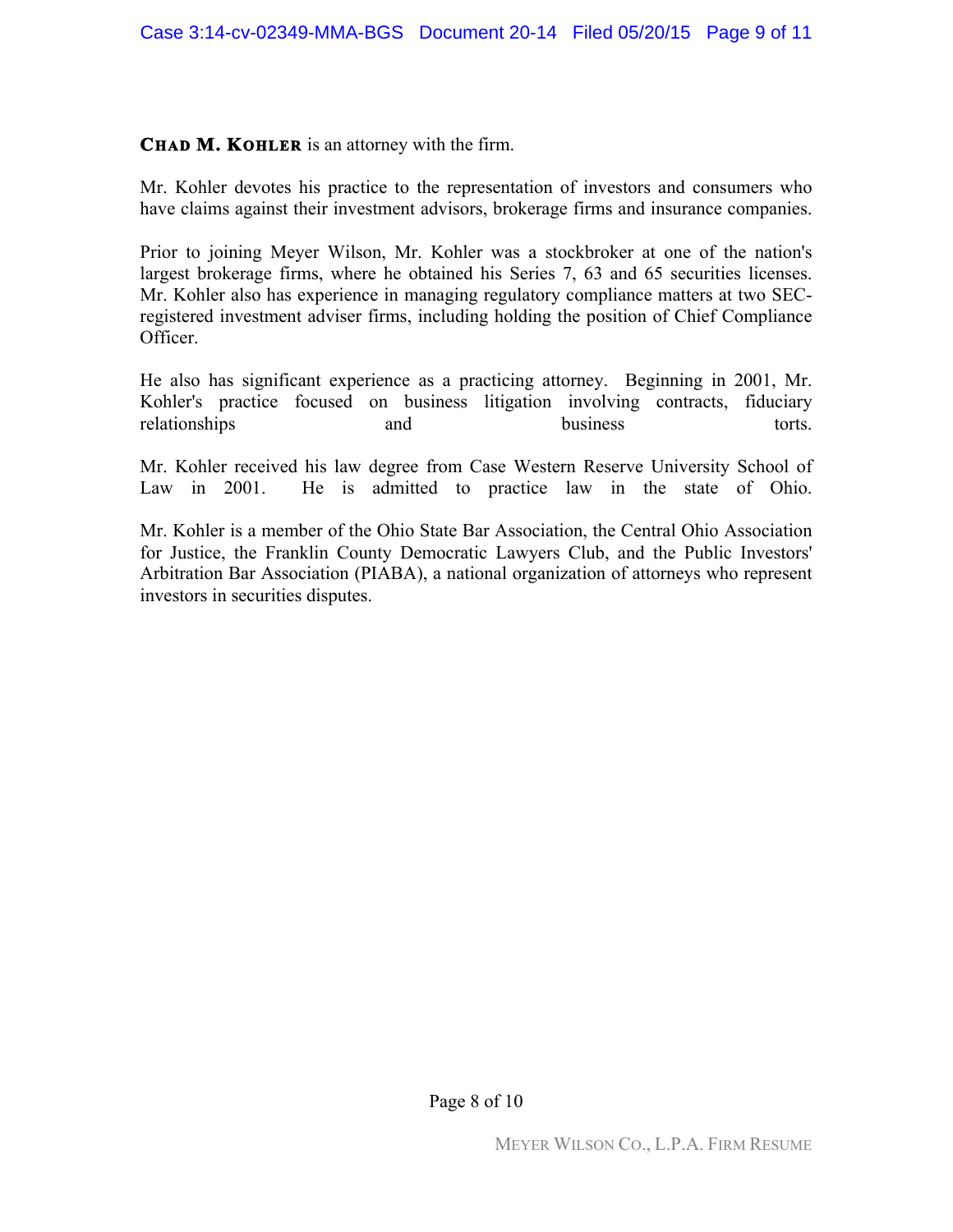#### **MICHAEL J. BOYLE, JR.** is an attorney with the firm.

Mike Boyle represents investors in FINRA arbitrations and also prosecutes the firm's class action cases on behalf of consumers and investors.

In 2014, Mike was named a "Rising Star" by *Ohio Super Lawyers* Magazine.

Prior to joining the firm, Mike clerked for the Honorable R. Guy Cole, Jr., a judge on the United States Court of Appeals for the Sixth Circuit during the 2011-2012 term. Mike began his career with the international law firm Covington & Burling, LLP, in San Francisco. He also worked for the San Francisco firm Carroll Burdick & McDonaugh, LLP and the Columbus firm Carpenter Lipps & Leland, LLP. With these firms, Mike handled a wide spectrum of legal cases, from nine-figure bankruptcies and insurance coverage actions to individual real estate disputes.

Mike has also maintained a significant pro bono practice. In the aftermath of Hurricane Katrina, Mike volunteered with a free legal clinic run by Loyola University of New Orleans, in which he provided a wide range of services to displaced residents of Louisiana. Mike also served with the San Francisco Bar Association's Legal Assistance project, providing free legal assistance to low income residents of the Bay Area.

Mike attended the University of Pennsylvania School of Law, where he graduated with honors in 2008. He also served as a Senior Editor of the University of Pennsylvania Law Review, and was a finalist in the Keedy Cup Moot Court competition. Prior to law school, Mike graduated with honors from Dominican University in River Forest, Illinois, with a focus on political theory. Mike is a member of the California and Ohio Bars, and is admitted to the United States Court of Appeals for the Sixth and Ninth Circuits, as well as the United States District Courts for the Northern, Central, Southern, and Eastern Districts of California, the Southern District of Ohio, the Central and Northern Districts of Illinois, and the Eastern and Western Districts of Wisconsin.